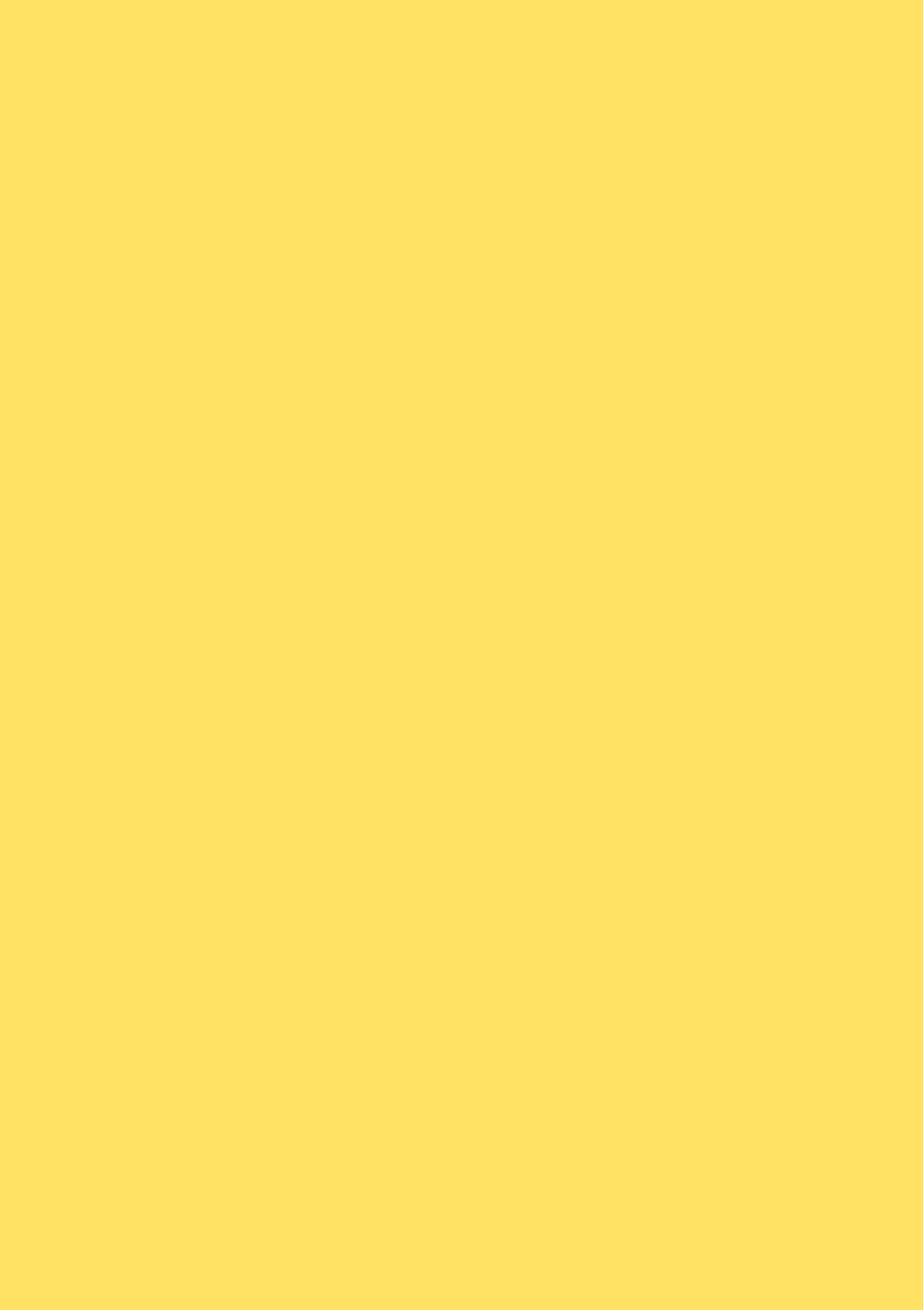## **NBBU**



## **GENERAL TERMS AND CONDITIONS**

for the assignment of employees (assignment and payrolling) and job placement services

*2nd edition: Januari 2022*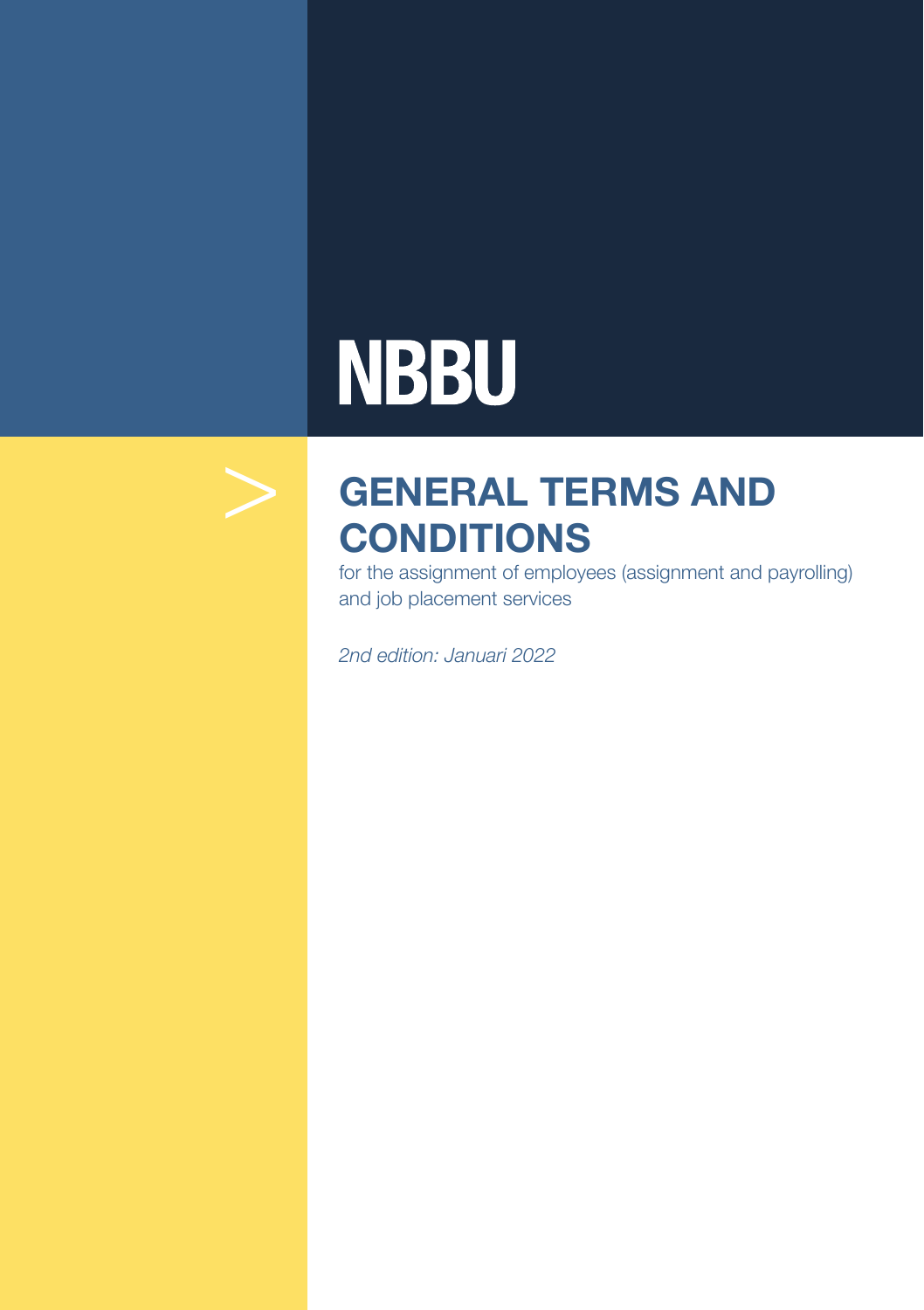General Terms and Conditions for the assignment of employees (assignment and payrolling) and job placement services of the Dutch Association of Intermediary Organizations and Temporary Employment Agencies

## **TABLE OF CONTENTS**

### **Chapter 1 General provisions**

- Applicability of these conditions **8**
- Formation of the temporary employment agreement **8**
- Invoicing method **9**
- Payment conditions **10**
- **Dissolution 11**
- Liability **12**
- Force majeure **13**
- **Secrecy 14**
- Applicable law and competent court **15**
- Final provisions **16**

#### **Chapter 2 Assignment of employees: general**

- Assigning employees **17**
- Content, duration and end of the assignment of the employee/employees **18**
- The hirer's duty of disclosure **20**
- The vicarious tax liability regarding wages **21**
- **NRRU** GENERAL TERMS AND CONDITIONS 4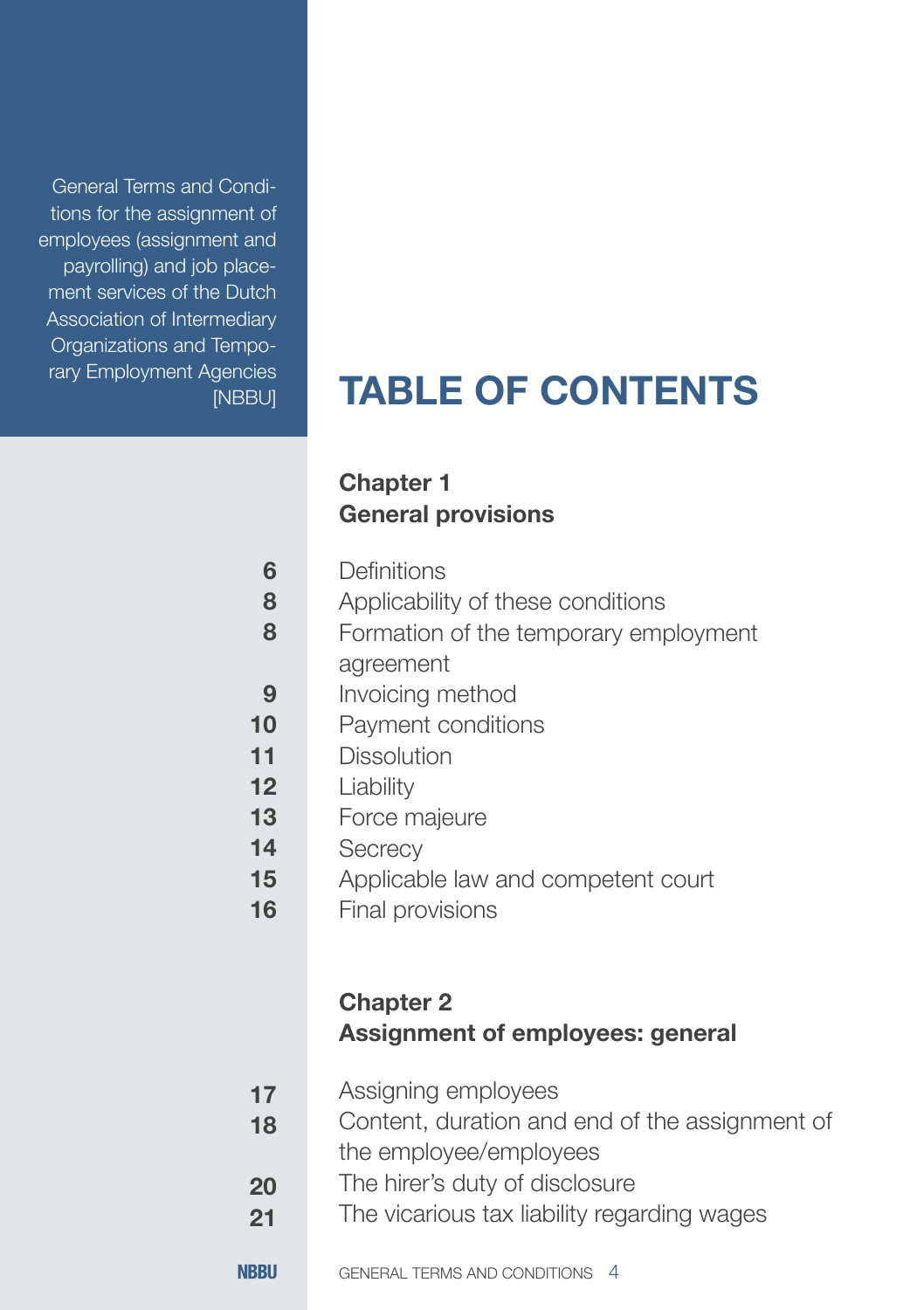| 21             | (Direct) employment relationship between the hirer<br>and the employee                                      |
|----------------|-------------------------------------------------------------------------------------------------------------|
| 22             | The hirer's duty of care and indemnification of<br>the company                                              |
| 23             | Identification and personal details                                                                         |
|                | <b>Chapter 2a</b><br><b>Assignment of employees: assignment</b>                                             |
| 25<br>25<br>26 | Applicability of general provisions<br>Selection of employees<br>The hirer rate in the event of assignments |
|                | <b>Chapter 2b</b><br><b>Assignment of employees: payrolling</b>                                             |
| 28<br>28       | Applicability of general provisions<br>The hirer's duty of disclosure in the case of<br>payrolling          |
| 28             | The hirer rate in the event of payrolling<br><b>Chapter 3</b>                                               |
|                | Terms and conditions for job placement<br>services                                                          |
| 30<br>30       | Applicability of general provisions<br>Fee and content of the job placement<br>contract                     |
| 31             | Employment relationship between the client and<br>the jobseeker                                             |
|                |                                                                                                             |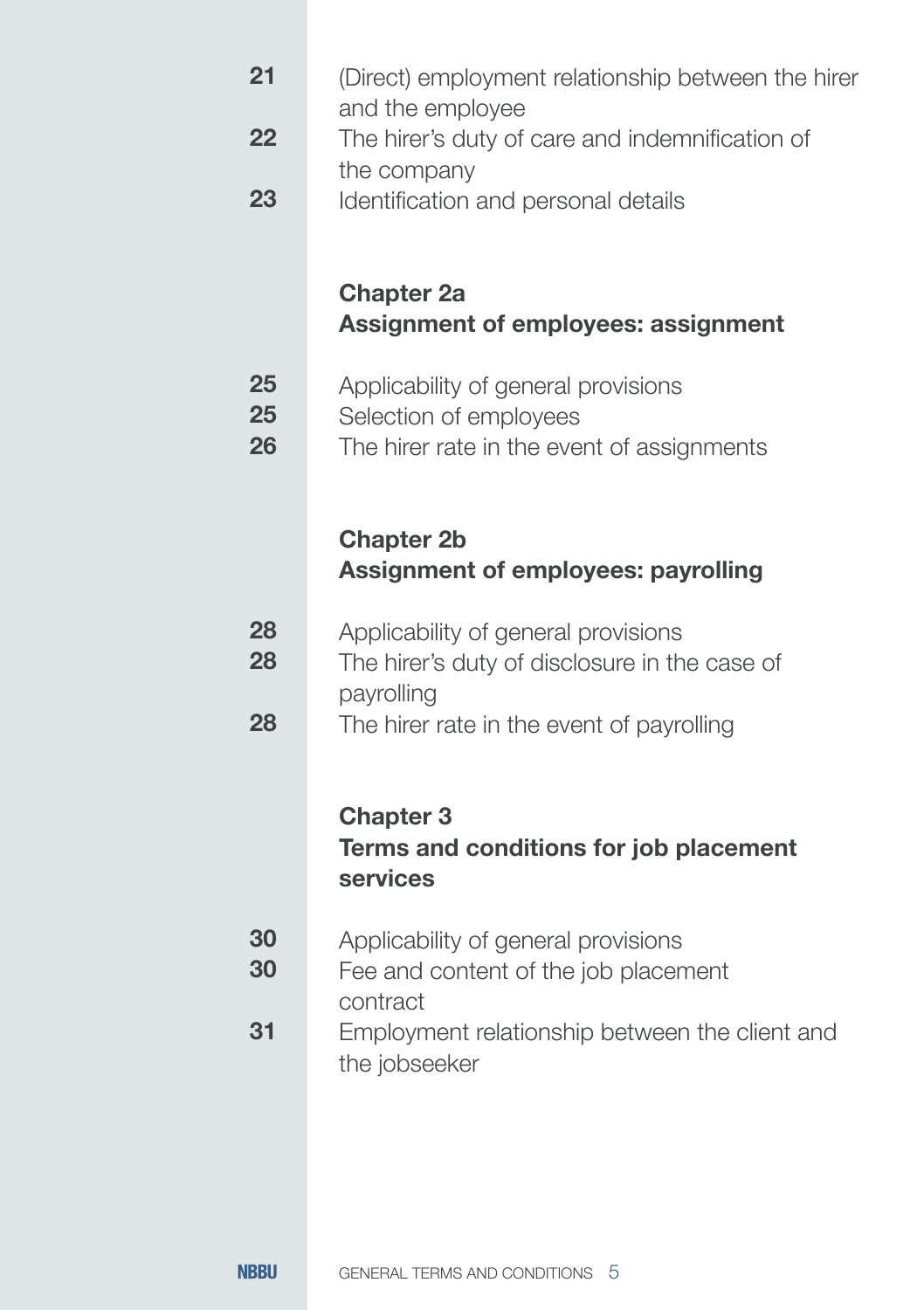## > **Chapter 1 General provisions**

#### **Article 1 Definitions**

In these general terms and conditions, the following terms are defined as stated below:

- **Company:** the natural person or legal entity that assigns employees to a hirer in order to perform work under the latter's supervision and management other than by virtue of an employment contract concluded with the hirer. **1.1**
- **Employee:** the natural person who performs or will perform work in the employment of the company for and under the supervision and management of the hirer. **1.2**
- **Hirer:** the natural person or legal entity to whom the company assigns employees in order to perform work under the hirer's supervision and management other than by virtue of an employment contract concluded with the hirer. **1.3**

#### **Temporary employment agreement: 1.4**

the contract between the company and the hirer, setting out the specific conditions subject to which an employee is assigned to perform work for and under the supervision and management of the hirer.

**Hirer rate:** the amount per time unit which the hirer owes the company for assigning the employee. It includes the labour costs such as wage costs, payroll taxes and national **1.5**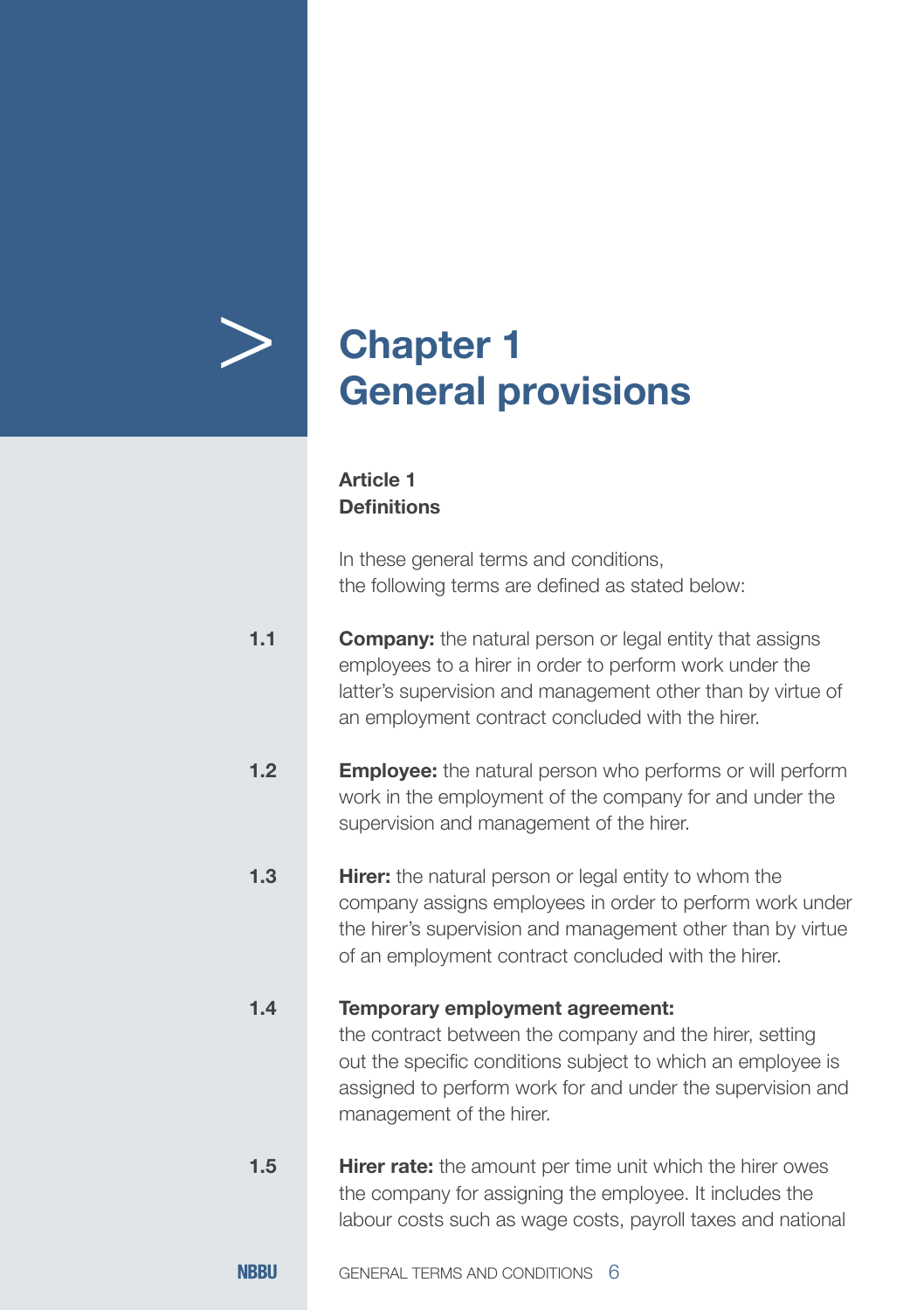insurance contributions, as well as a margin for the services provided by the company.

- **Temporary employment contract:** the employment contract under which the employee is assigned to the hirer by the company in order to perform work for and under the supervision and management of that hirer pursuant to a temporary employment agreement concluded with the company. **1.6**
- **Payroll contract:** The payroll contract is the temporary employment contract in the course of which the temporary employment agreement between the company and the hirer is not concluded within the framework of bringing together supply and demand on the labour market and the company can assign the employee to another party only with the consent of the hirer. **1.7**
- **Job placement company:** every natural person or legal entity that helps to find employees or jobs for a client, a jobseeker or both, with the aim of concluding a direct contractual employment relationship between the client and the jobseeker. **1.8**
- **Client:** every natural person or legal entity that uses the services of a job placement company. **1.9**
- **Job placement contract:** the contract between a job placement company and a client and/or a jobseeker to provide the services referred to in paragraph 8. **1.10**
- **NBBU collective agreement:** the NBBU Collective Agreement for Agency Workers which applies to companies who are members of and, as such, affiliated with the Dutch Association of Intermediary Organizations and Temporary Employment Agencies [NBBU]. **1.11**
- Whenever these general terms and conditions refer to employees, this refers to both male and female employees and whenever reference is made to he/him/his, this also refers to she/her/hers. **1.12**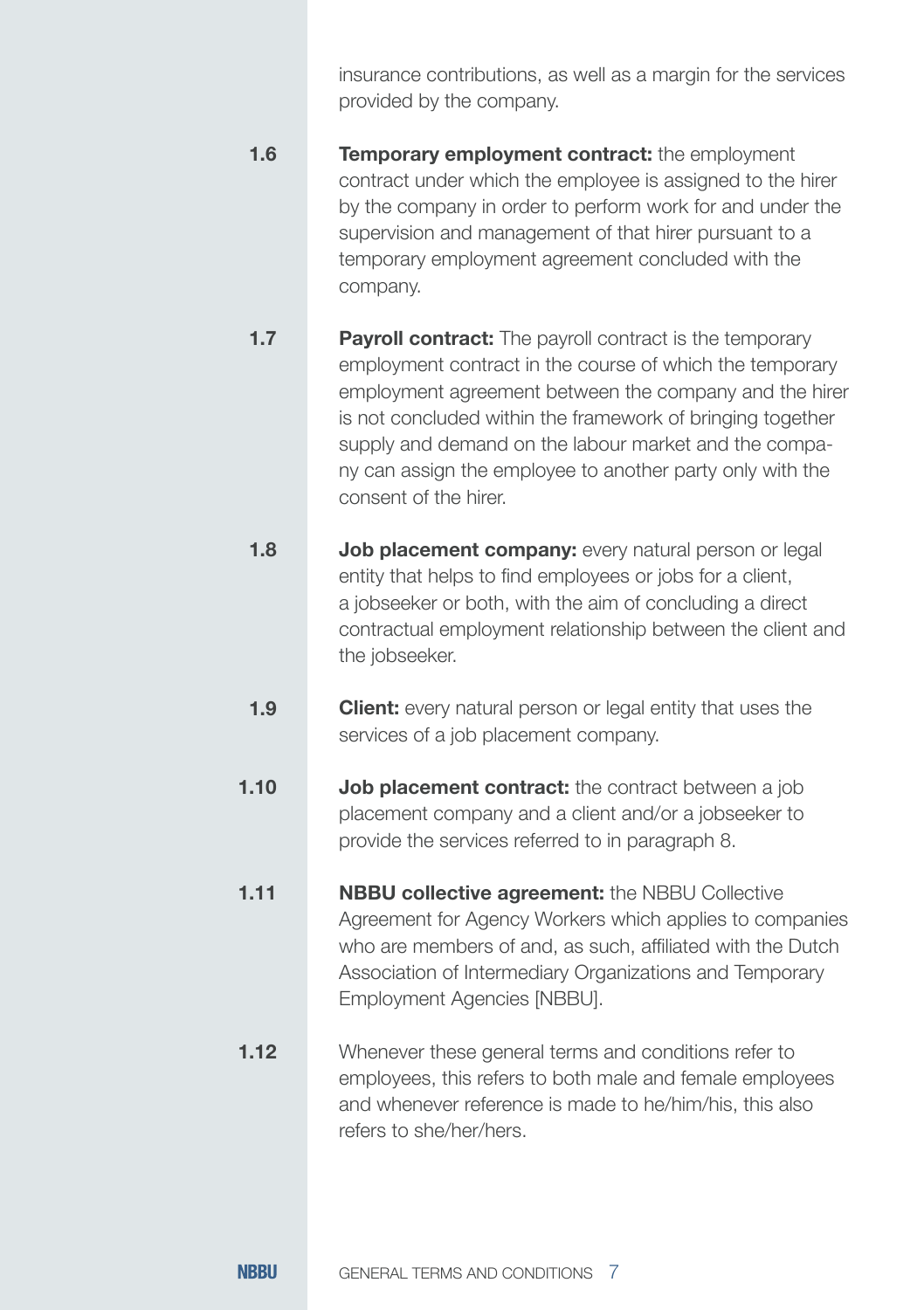#### **Article 2 Applicability of these terms and conditions**

- These terms and conditions apply to every offer from the company to the hirer and to every temporary employment agreement between the company and the hirer to which the company has declared these terms and conditions to be applicable, as well as the ensuing supplies and services of any nature between the company and the hirer, insofar as the parties have not explicitly deviated from these terms and conditions in writing. **2.1**
- The hirer with whom a contract was taken out once on the basis of these terms and conditions is expected to tacitly be in line with its applicability to a temporary employment agreement concluded with the company at a later stage. **2.2**
- All offers, regardless of how they were made, are without obligation. **2.3**
- The company is not bound by general terms and conditions of the hirer to the extent they deviate from these terms and conditions. **2.4**
- These general terms and conditions can be changed or supplemented at any time. The changed general terms and conditions then also apply to temporary employment agreements concluded earlier, subject to a period of one month after the written announcement of the change. **2.5**

#### **Article 3 Formation of the temporary employment agreement**

- The temporary employment agreement is concluded following the hirer's written acceptance or because the company effectively assigns employees to the hirer. **3.1**
- The specific conditions under which the employee is assigned to the hirer by the company are set out in the temporary employment agreement. **3.2**
- Changes or supplements to the temporary employment **3.3**
- **NBBII** GENERAL TERMS AND CONDITIONS 8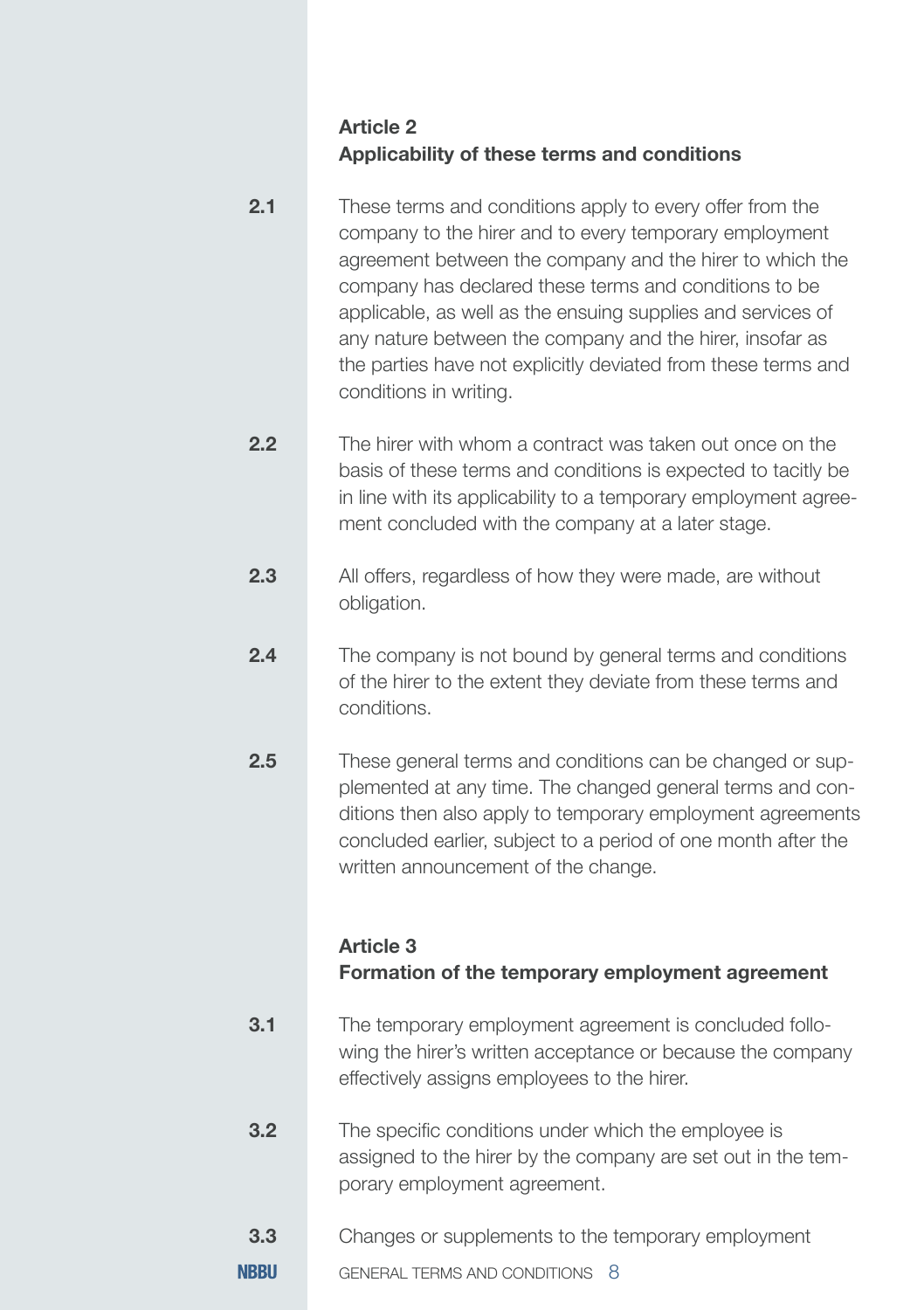agreement come into force once they are confirmed in writing by the company.

#### **Article 4 Invoicing method**

- Unless agreed otherwise, invoices from the company are based on the completed and hirer-approved time sheets, the hirer rate and any additional allowances, costs and expenses. **4.1**
- The hirer is responsible for the correct, timely and full completion and approval of the time sheets. Approval is given by means of a (digital) signature on the time sheets, unless agreed otherwise. The hirer is liable for damage suffered by the company if the hirer fails to correctly fulfil the obligations set out in this paragraph, including but not limited to the administrative fine pursuant to Section 18b.2 of the Minimum Wage and Minimum Vacation Allowance Act. The hirer will fully indemnify the company. **4.2**
- If there is a difference between the time sheets submitted to the company and the relevant records kept by the hirer, the time sheets submitted to the company are considered to be the correct ones, unless the hirer proves otherwise. **4.3**
- If the employee disputes the data on the time sheets, the company can invoice the number of hours worked and other costs in accordance with the records from the employee, unless the hirer proves that the time sheets used by the hirer are correct. **4.4**
- If the hirer does not comply with the conditions of paragraph 2 of this article, the company may decide to invoice the hirer on the basis of the facts and circumstances known to the company. The company will not proceed to do so as long as no reasonable consultations with the hirer have taken place on the subject. **4.5**
- The hirer ensures that the invoices of the company are paid within 14 days of the invoice date, without any deduction, discount or set-off. **4.6**
- If the company has a G-account, the hirer can ask the **4.7**
- **NBBII** GENERAL TERMS AND CONDITIONS 9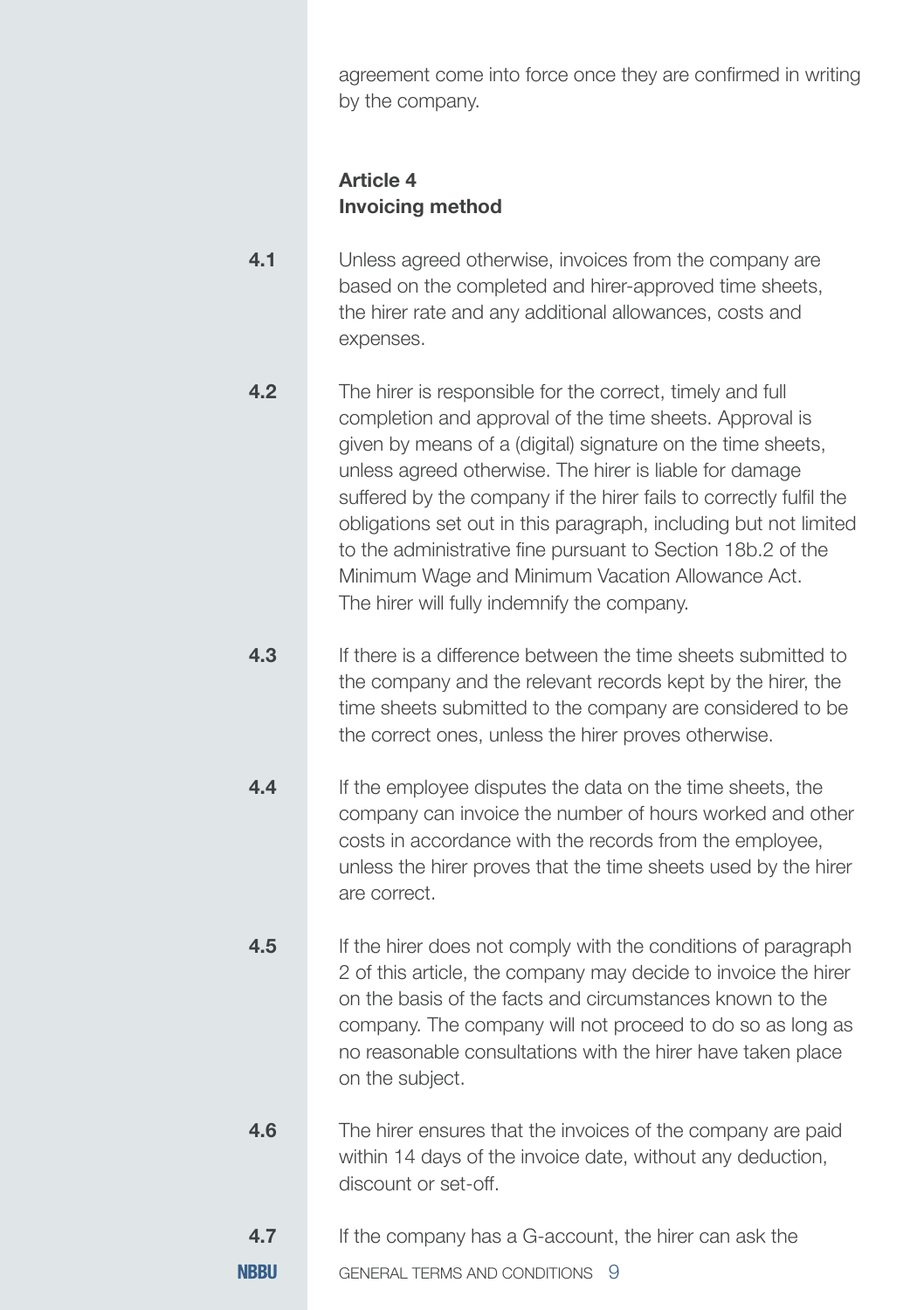company to confer about the possibility that the hirer pays a percentage of the invoiced amount into the relevant account, as well as about the extent of the percentage. This option can be used only when the parties have reached

On the company's demand, the hirer will give the company a written direct debit mandate to debit the hirer's bank account with the invoice amounts within the agreed period. To that end, the parties will use a SEPA mandate form. **4.8**

#### **ARTICLE 5 PAYMENT CONDITIONS**

an agreement.

- Only direct payments to the company release the hirer from his obligations. **5.1**
- Direct payments or advance payments from the hirer to the employee are not permitted, regardless of why or how such payments are made. Such payments do not concern the company and do not form a basis for any debt repayment or set-off. **5.2**
- If the hirer disputes an invoice, he must notify the company thereof in writing within eight days of the date on which the invoice in question was sent, failing which his right to dispute the invoice lapses. Disputing an invoice does not suspend the hirer's payment obligation. **5.3**
- In the event of non-payment, late or incomplete payment by the hirer of any amount owed by him, the hirer is in default by operation of law with effect from the due date of the invoice in question. From that moment on, the hirer also owes the company default interest on the invoice amount, equal to the statutory commercial interest pursuant to Section 6:119a of the Dutch Civil Code. **5.4**
- All costs, both judicial and extrajudicial, including the costs of legal aid, incurred by the company as a result of the hirer's failure to fulfil his payment obligations will be at the expense of the hirer. The extrajudicial collection costs of the company, to be calculated on the amount to be collected, are set at at least 15% of the principal sum, subject to a minimum of €500.00. **5.5**
- **NRRU** GENERAL TERMS AND CONDITIONS 10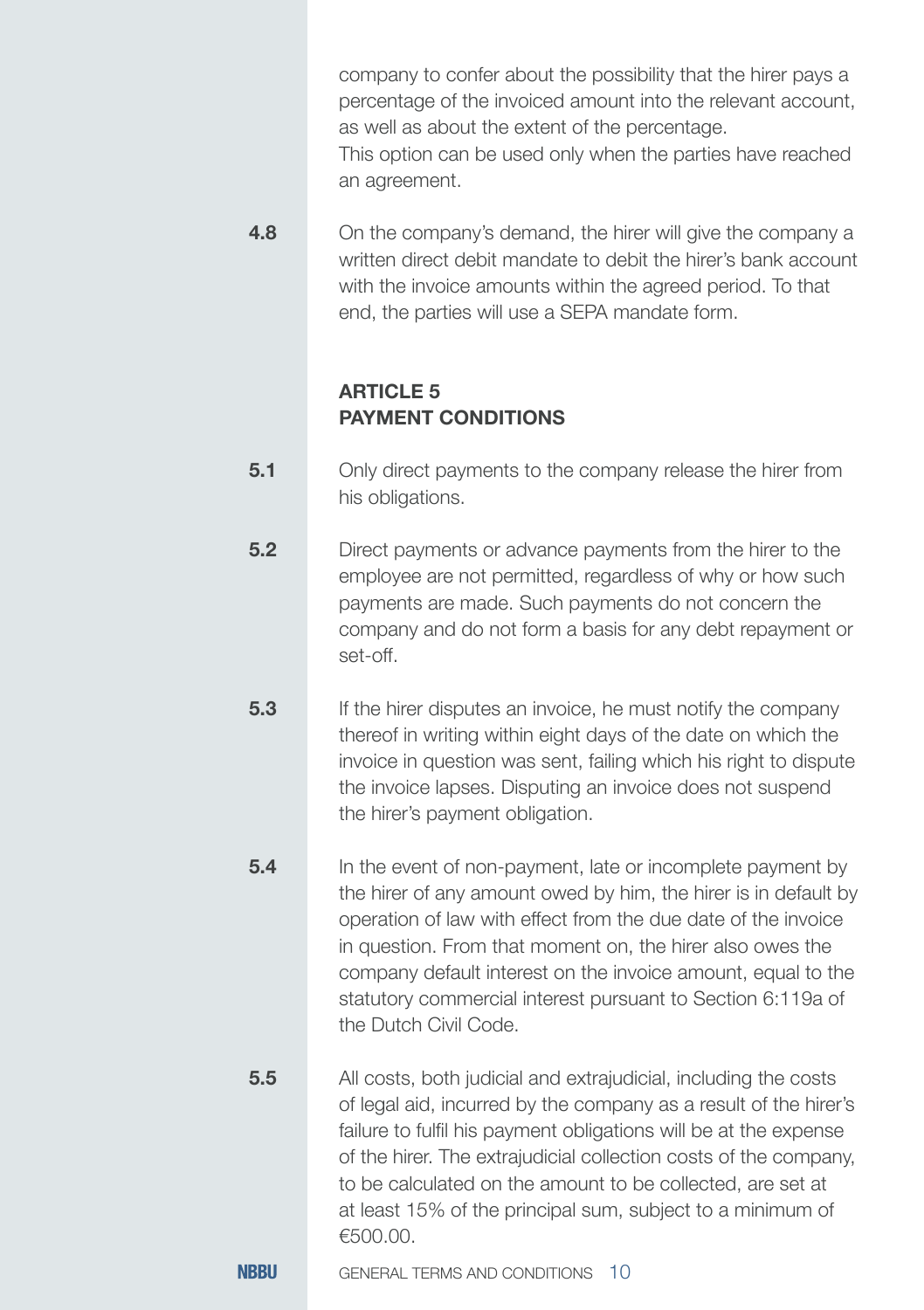- If the hirer's financial position and/or payment behaviour give rise thereto in the opinion of the company, the hirer is, on the company's first demand, obliged: **5.6**
- to issue a direct debit mandate as referred to in Article 4.8 of these terms and conditions; and/or **a.**
- to make an advance payment; and/or **b.**
- to furnish sufficient security for the fulfilment of his obligations towards the company by means of a bank guarantee or a pledge, for instance. **c.**

The extent of the requested security and/or the requested advance payment is in proportion to the extent of the hirer's obligations in question.

If the hirer fails to comply with the company's request referred to in the previous paragraph, or if a payment collection fails, the hirer will be in default by operation of law without any notice of default being required. If the hirer is in default, the company is entitled to suspend the fulfilment of its obligations under the temporary employment agreement or to fully or partially terminate the temporary employment agreement with immediate effect, without the company owing the hirer any compensation. All claims of the company become immediately due and payable as a result of the termination.

#### **Article 6 Dissolution**

If a party fails to fulfil its obligations under the temporary employment agreement, the other party – apart from the provisions stipulated in the temporary employment agreement – will be entitled to extrajudicially dissolve all or part of the temporary employment agreement by means of a registered letter. The agreement will not be dissolved until the defaulting party is declared to be in default in writing and has been given a reasonable time to remedy the shortcoming and fulfilment is not forthcoming. **6.1**

In addition, either party will be entitled, without the need for any demand or notice of default and without the need for court proceedings, to dissolve all or part of the temporary employment agreement by means of a registered letter with immediate effect, if: **6.2**

**NRRU** GENERAL TERMS AND CONDITIONS 11

**5.7**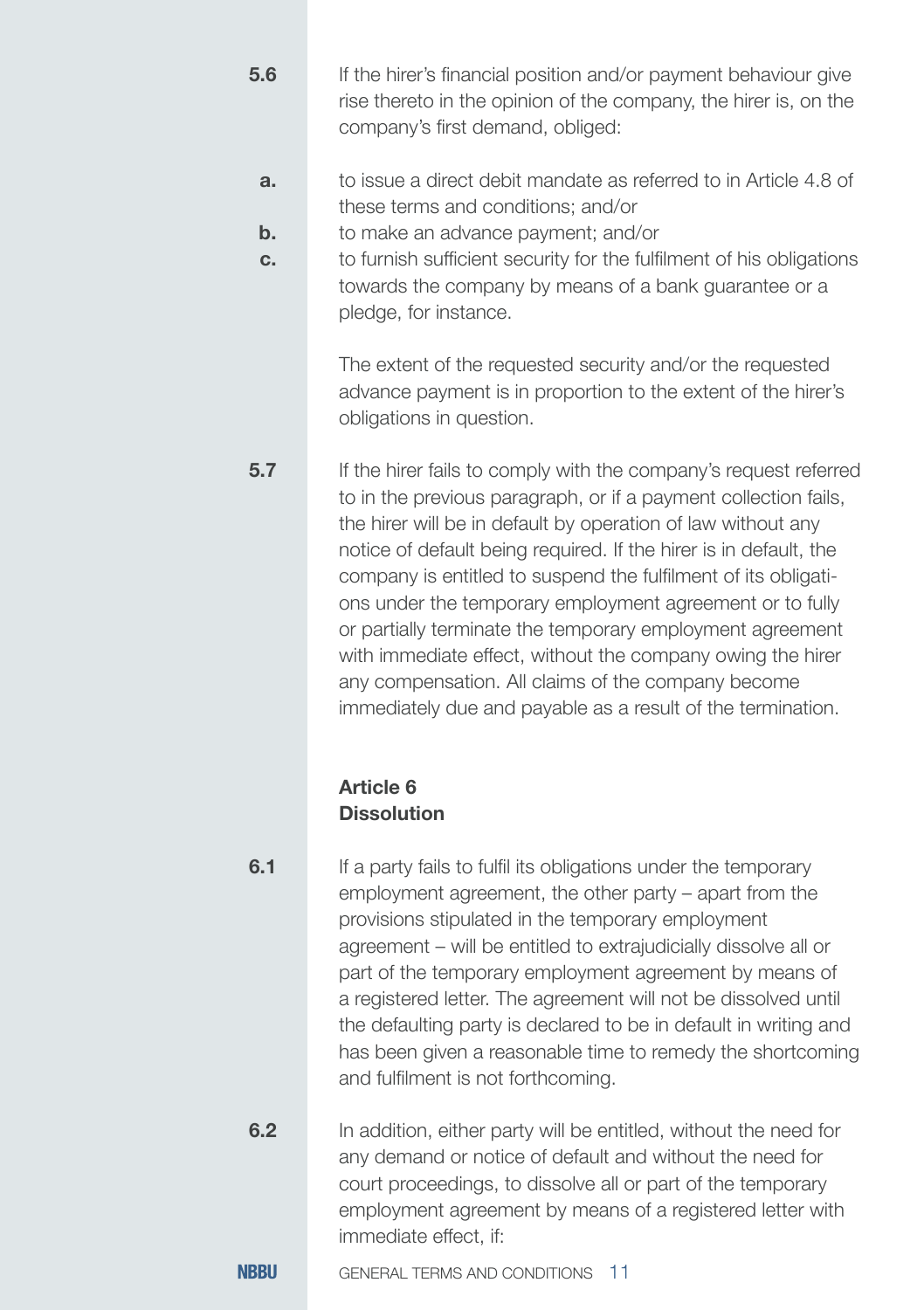- the other party applies for or has been granted a (provisional) moratorium; **a.**
- the other party files a winding-up petition for itself or is declared insolvent; **b.**
- the business of the other party is liquidated: **c.**
- the other party discontinues its current operations; **d.**
- through no fault of one party, a considerable part of the assets of the other party is seized, or if the other party must otherwise be deemed no longer able to fulfil the obligations under the temporary employment agreement. **e.**
- If at the time of dissolution, part of the temporary employment agreement has already been fulfilled by the hirer, he can only partially dissolve the temporary employment agreement, i.e. only that part yet to be fulfilled by or on behalf of the company. **6.3**
- Amounts invoiced by the company to the hirer before dissolution in connection with its performances for the fulfilment of the temporary employment agreement will still be payable by the hirer to the company and will become immediately due and payable at the time of dissolution. **6.4**

#### **Article 7 Liability**

- Except in the event of mandatory legal provisions and in accordance with the principles of reasonableness and fairness, the company will not be obliged to pay any compensation for damage of any nature, directly or indirectly, suffered by the employee, the hirer or inflicted to goods or persons of or at the client or a third party, in connection with a temporary employment agreement, including damage caused by: **7.1**
	- the assignment of the employee to the hirer by the company, also when it appears that this employee does not meet the requirements set by the hirer. **a.**
	- the unilateral termination of the temporary employment contract or the payroll contract by the employee. **b.**
	- actions or omissions by the employee, the hirer himself or a third party, including obligations assumed by the employee. **c.**
	- the hirer seconding the employee without the written consent of the company. **d.**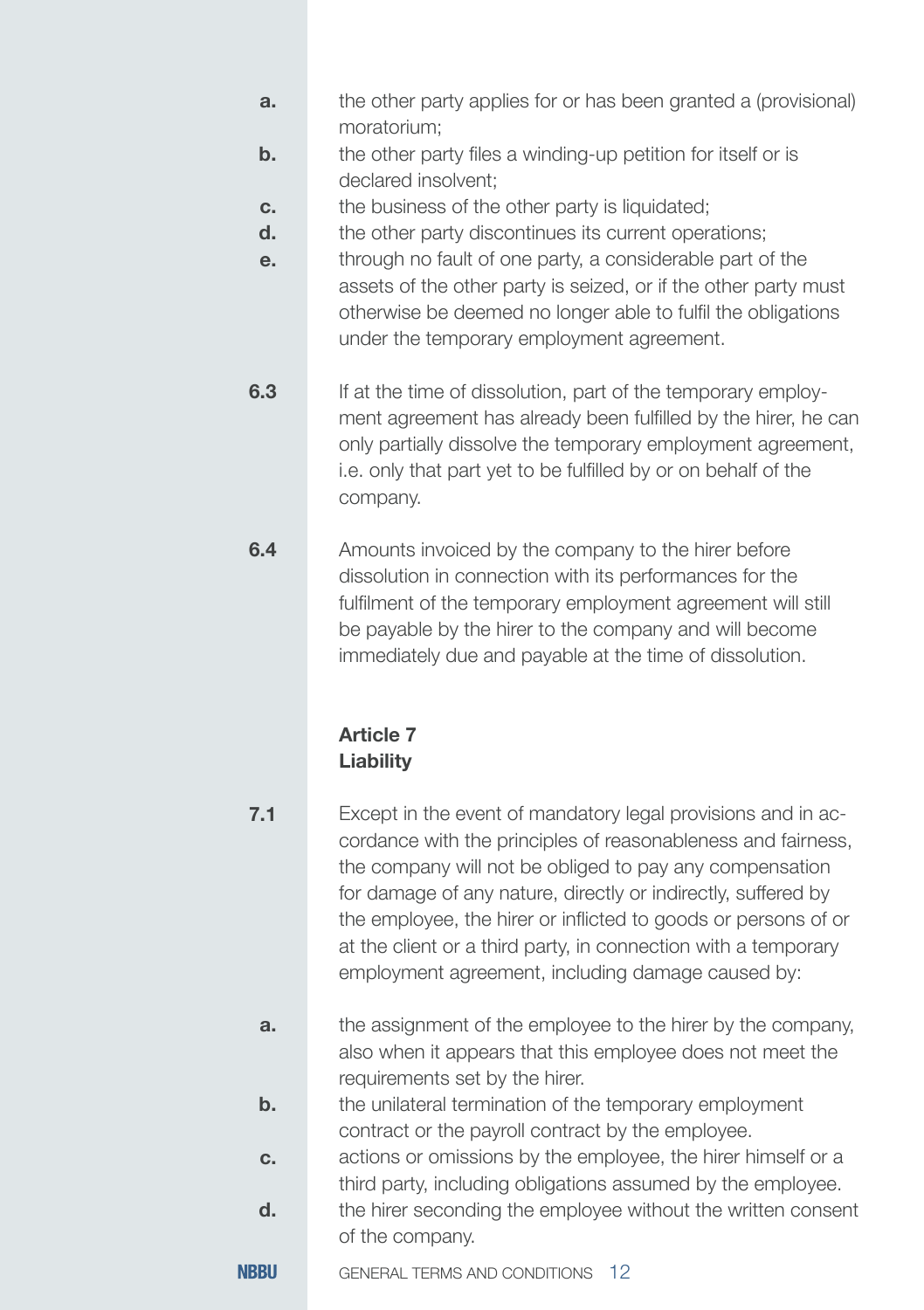- Any liability of the company for any direct damage is, in any case, limited per event to: **7.2**
	- the amount paid out under the insurance of the company, or; **a.**
	- if the company is not covered for the damage in question or if the insurance does not pay out (in full), the amount invoiced by the company. If the amount charged depends on a time factor, liability is limited to the amount charged to the hirer by the company in the month prior to the claim notice. Failing a prior month, the amount which the company would have or has charged the hirer in accordance with the temporary employment agreement in the month in which the claim event took place will be the determining factor. **b.**
- The company is never liable for consequential damage such as lost profits and missed savings and for indirect damage. **7.3**
- The hirer is obliged to take out sufficient, fully comprehensive liability insurance for all direct and indirect damage as referred to in paragraph 1 this article. **7.4**
- In any case, the hirer has to indemnify the company against any claims from employees or third parties for compensation of damage, referred to in paragraph 1 of this article, suffered by those employees or third parties. **7.5**
- The liability restrictions set out in paragraphs 1 and 2 of this article will no longer apply if it concerns intent or gross negligence on the part of the company and/or its managerial members of staff. **7.6**
- If and insofar as is possible, the company is at all times entitled to remedy the damage caused by the hirer. This includes the company's right to take measures aimed at preventing or limiting any damage. **7.7**

#### **Article 8 Force majeure**

- In the event of force majeure of the company, its obligations under the temporary employment agreement will be suspended for as long as the situation of force majeure continues. Force majeure is understood to be any circum-**8.1**
- **NRRU** GENERAL TERMS AND CONDITIONS 13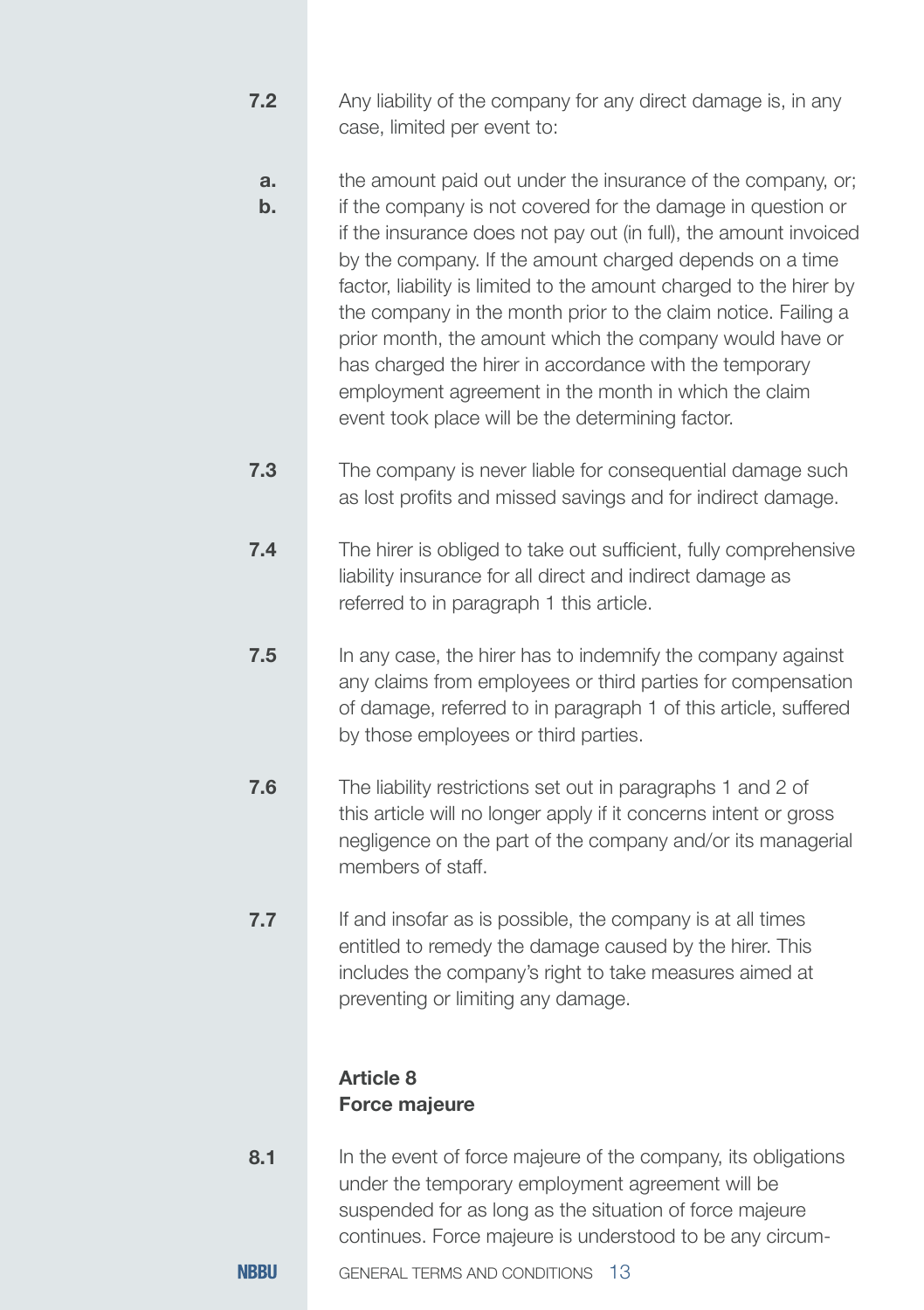stance beyond the control of the company which temporarily or permanently prevents the company from performing the temporary employment agreement and which, either by law or the principles of fairness and reasonableness, should not be classed as the risk of the company.

- In the event of a situation of force majeure as referred to in paragraph 1 of this article, the company will notify the hirer. **8.2**
- Insofar as not already included, force majeure is also taken to mean industrial strikes, factory sit-ins, blockades, embargoes, government measures, war, revolution and/or any circumstance to be deemed equal to that, power failures, breakdowns in electronic communication lines, fire, explosions and other emergencies, water damage, flooding, earthquakes and other natural disasters, as well as large-scale staff illness of an epidemiologic nature. **8.3**
- The obligations of the company will be suspended for the duration of the force majeure situation. However, this suspension does not apply to obligations which the force majeure does not relate to and which were in place before the situation of force majeure occurred. **8.4**
- If the situation of force majeure lasted a period of three months or once it is clear that the situation of force majeure will take longer than three months, either party will be entitled to prematurely terminate the temporary employment agreement without having to observe any notice period. After the termination of the temporary employment agreement as described above, the hirer remains obliged to pay the company any outstanding amounts he owes the company and which relate to the period before the situation of force majeure. **8.5**
- During the situation of force majeure, the company will not be obliged to pay the hirer any compensation, nor is it obliged to do so after the termination of the temporary employment agreement referred to in paragraph 5 of this article. **8.6**

#### **Article 9 Secrecy**

- The company and the hirer will not disclose to third parties **9.1**
- **NRRU** GENERAL TERMS AND CONDITIONS 14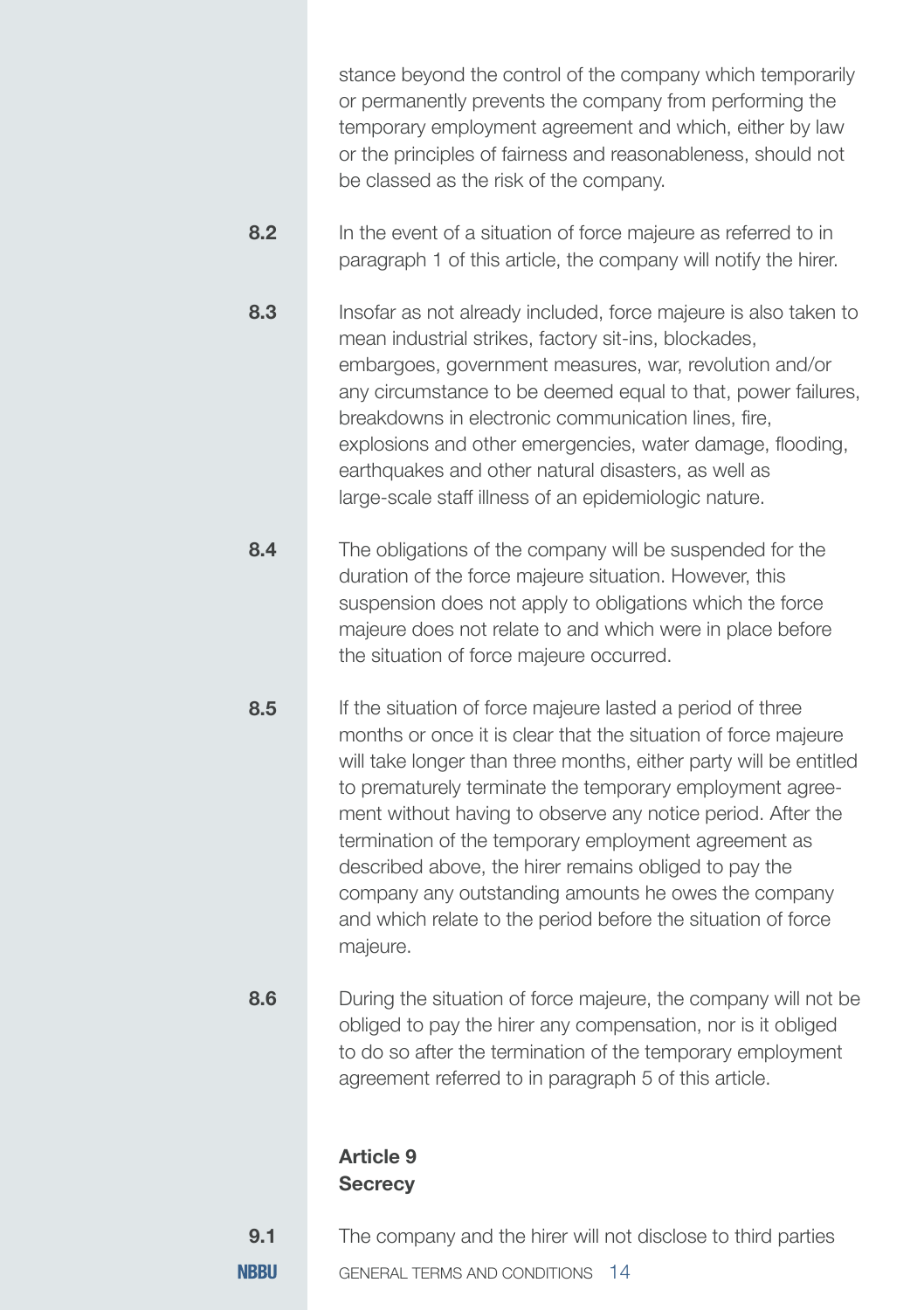any confidential information from or about the other party, its activities and customers they have learned of by virtue of an offer or a temporary employment agreement, unless and to the extent the disclosure of such information is required in order to be able to perform the temporary employment agreement correctly or if they have a statutory duty of disclosure.

- At the request of the hirer, the company will compel the employee to exercise secrecy in respect of everything he learns or becomes aware of in the performance of his duties, unless the employee is legally obliged to disclose it. **9.2**
- The hirer is free to compel the employee to observe secrecy directly. The hirer will inform the company of his intention to do so and provide the company with a copy of the agreement drawn up for that purpose. **9.3**
- The company cannot be held liable for any fine, penalty or losses incurred by the hirer as a result of the employee failing to observe that duty of secrecy. **9.4**

#### **Article 10 Applicable law and competent court**

- These general terms and conditions, instructions, temporary employment agreements and/or other agreements are governed by Dutch law. **10.1**
- All disputes ensuing from or relating to a legal relationship between the parties will in the first instance be exclusively heard by the court within whose jurisdiction the company has its registered business, unless mandatory law prescribes otherwise. **10.2**

#### **Article 11 Final provisions**

- If any provision of these terms and conditions is null and void or is voided, the other provisions of these terms and conditions will remain in full force and the parties will confer in order to agree on new provisions in replacement of the void or voided provisions, in the course of which the purpose **11.1**
- **NRRU** GENERAL TERMS AND CONDITIONS 15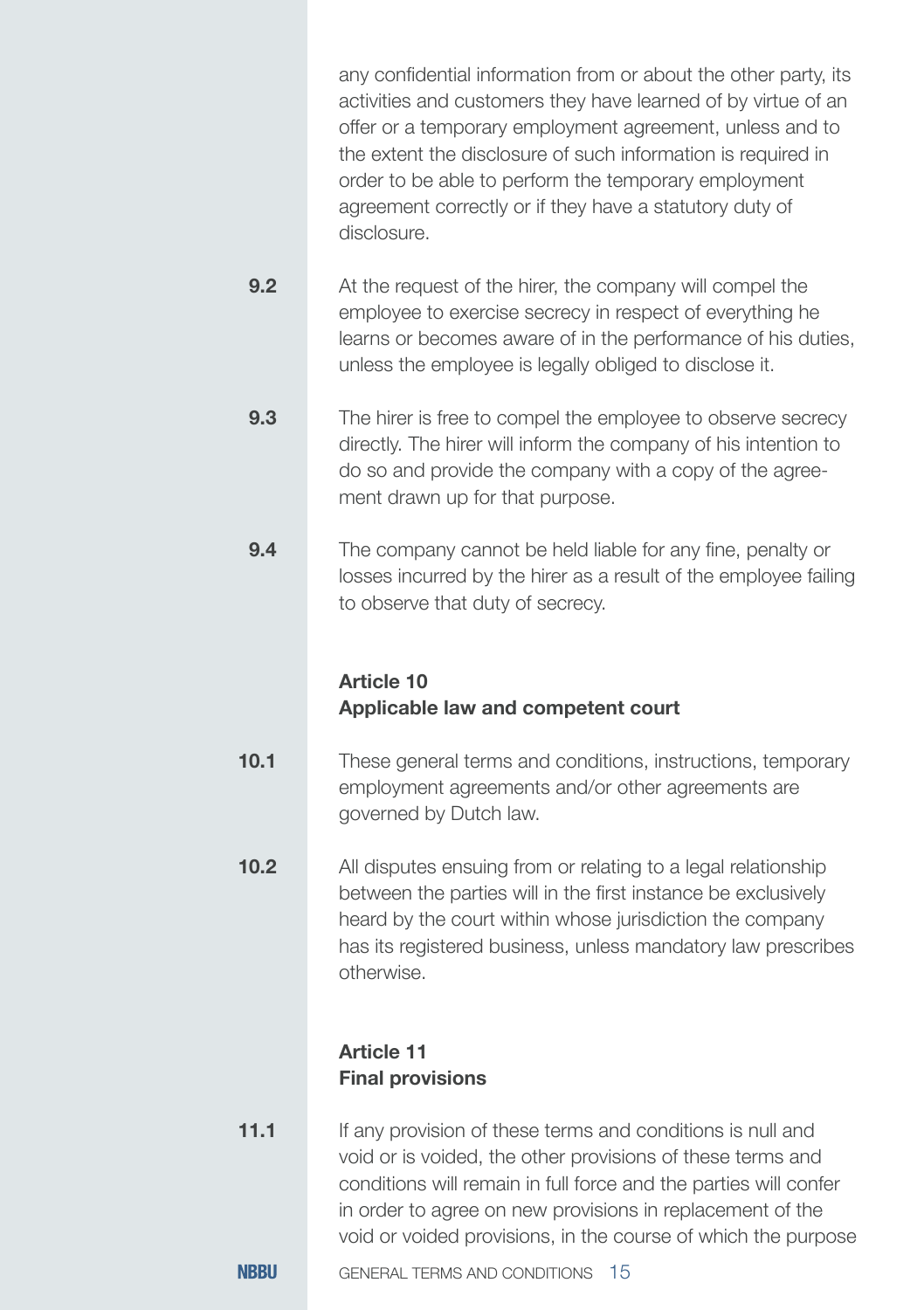and meaning of the void or voided provision will be taken into account as much as possible.

The company has the right to transfer its rights and obligations under a temporary employment agreement to a third party. Unless agreed otherwise in writing, the hirer does not have the right to transfer his rights and obligations under the temporary employment agreement to a third party. **11.2**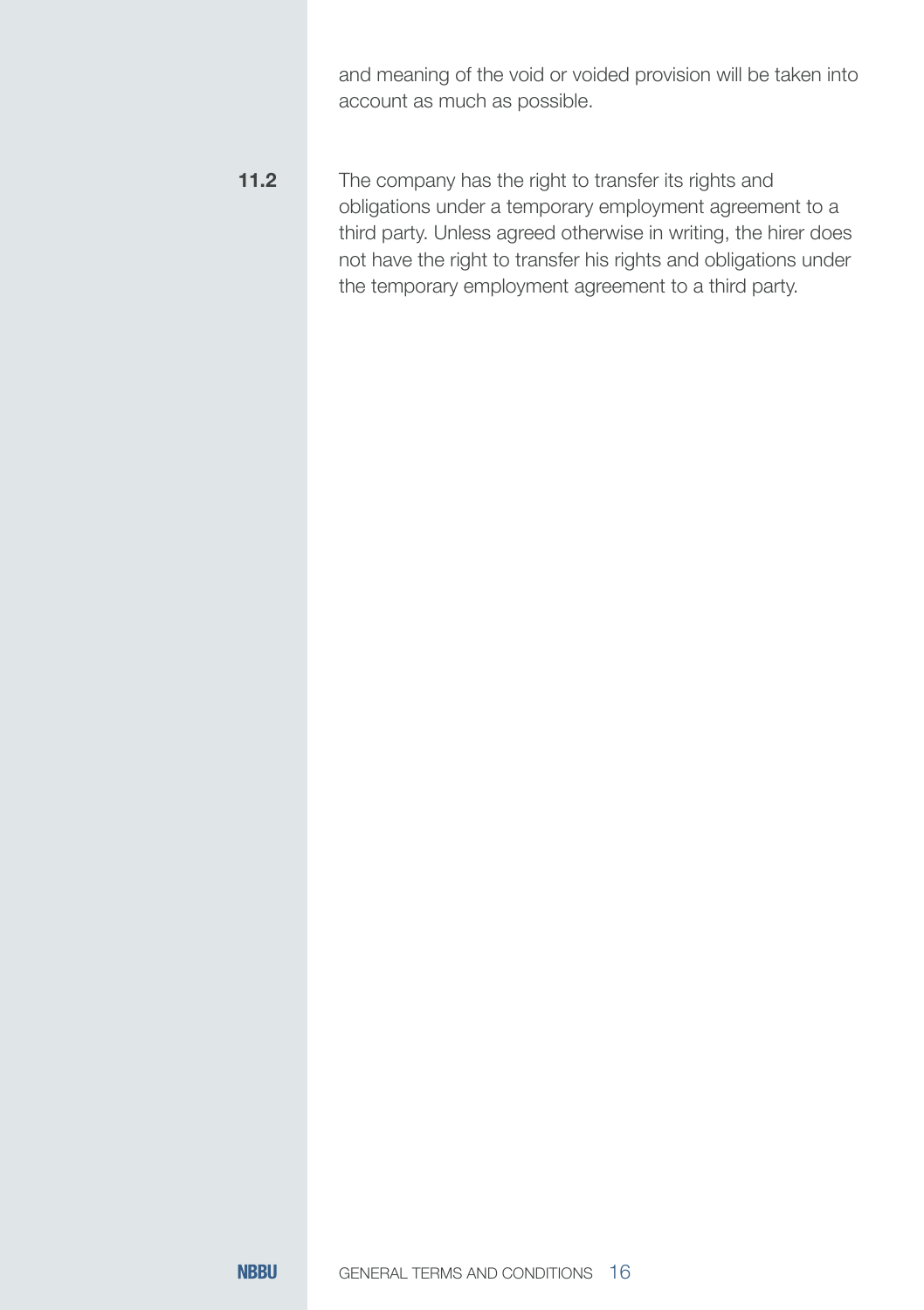

## > **Chapter 2 Assignment of employees: general**

#### **Article 12 Assigning employees**

Effectively, the employee works under the supervision and management of the hirer. The hirer will exercise the same standard of due care as he does for his own employees. As a formal employer, the company does not supervise the workplace and the work to be performed, on the basis of which the hirer will be responsible for a safe working environment. He will exercise the same standard of due care as he does for his own employees. **12.1**

The assigned employee has concluded a temporary employment contract pursuant to Section 7:690 of the Dutch Civil Code or a payroll contract with the company pursuant to Section 7:692 of the Dutch Civil Code. The temporary employment agreement between the company and the hirer is a determining factor: if the company does not have an allocative function within the framework of the instruction (it does not recruit and select) and it concerns an exclusive assignment to the hirer, the agreement is a payroll contract. If it concerns none of the foregoing, the contract is a temporary employment contract. **12.2**

If the company and the employee have concluded a temporary employment contract, Chapter 2A of these general terms and conditions will apply to the legal relationship between the company and the hirer. If the company and the employee have concluded a payroll contract, Chapter 2B **12.3**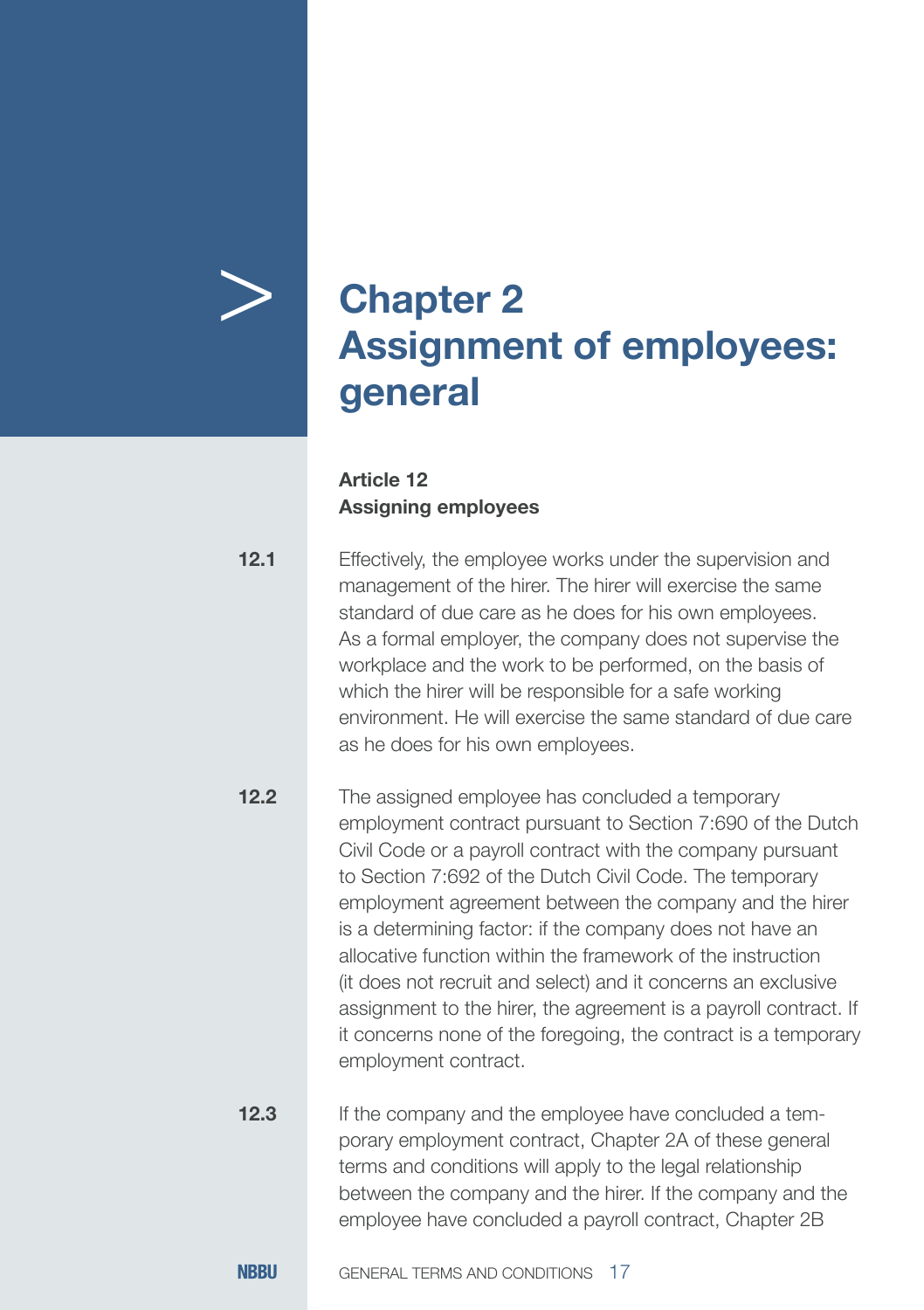of these general terms and conditions will apply to the legal relationship between the company and the hirer.

Without the written consent of the company, the hirer will not reassign the employee assigned to him to a third party in order for the employee to work under that third party's supervision and management or to perform work abroad. A violation of this paragraph means the company will be entitled to end the assignment of the employee and/or to terminate the temporary employment agreement with immediate effect, as well as to charge the hirer for all ensuing or related damage. In that case, the hirer will fully indemnify the company. **12.4**

#### **Article 13 Content, duration and end of the assignment of the employee/employees**

- The specific conditions under which the employee is assigned to the hirer are set out in the temporary employment agreement. The assignment of the employee to the hirer is for a fixed term or for an indefinite term. **13.1**
- The hirer informs the company about the intended duration, (weekly or, at least, monthly) working hours and times of the assignment, on the basis of which the company can determine the nature and term of the temporary employment contract or the payroll contract with the employee. **13.2**
- If the hirer, after the employee has arrived at work, uses his services for less than three hours, the hirer is obliged to pay the hirer rate for at least three hours per call if: **13.3**
	- working hours of less than 15 hours per week have been agreed on and the hours of work are not documented; or it concerns an on-call contract within the meaning of Section 7:628a of the Dutch Civil Code. **a. b.**
- If an employee has already been called but he cannot perform the work or the hours of work have changed due to special circumstances on the part of the hirer, the hirer will notify the company at least four days prior to the moment at which the work would start. If the hirer fails to do so and the employee has an on-call contract within the meaning of **13.4**
- **NRRU** GENERAL TERMS AND CONDITIONS 18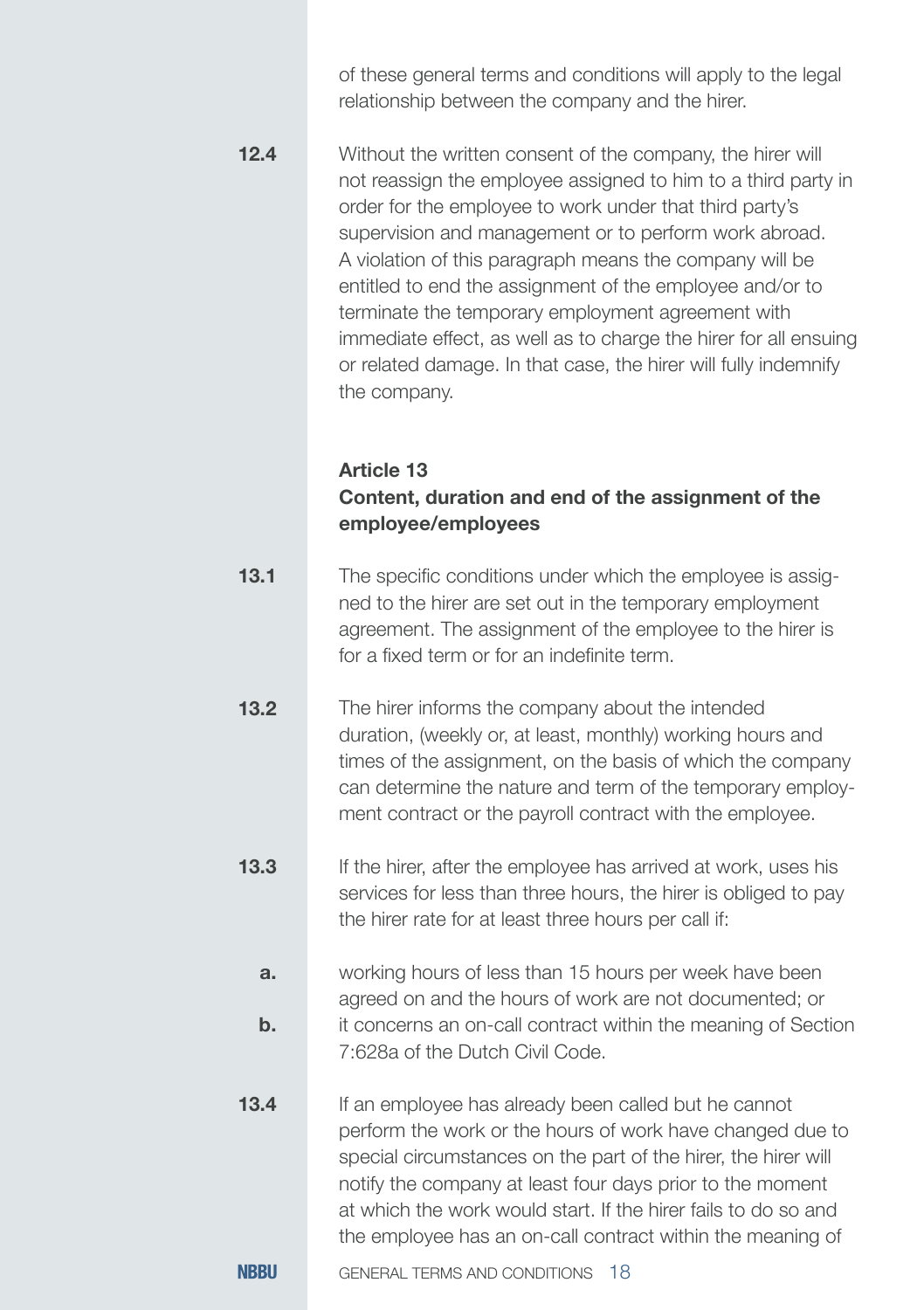Section 7:628a of the Dutch Civil Code, the hirer must pay the hirer rate for the number of hours in connection with the original call, including the hours of work.

- If the employee has an on-call contract within the meaning of Section 7:628a of the Dutch Civil Code, the company is obliged to offer the employee permanent employment, including an obligation to continue to pay wages, within twelve months, and the fixed working hours are at least equal to the average working hours during the previous twelve-month period. If the employee accepts the offer, the hirer rate will be calculated on the basis of the fixed working hours, not the number of hours effectively worked. **13.5**
- The temporary employment agreement cannot be terminated as long as employees are assigned to the hirer. **13.6**
- A fixed-term assignment cannot be cancelled prematurely. If the hirer still wants to terminate an assignment prematurely, he can do so only on the condition that the payment obligations relating to the assignment will continue until the agreed term of the assignment has expired. In that case, the company is entitled to (continue to) charge the hirer the hirer rate for the agreed term of the assignment, in accordance with the customary or anticipated working pattern of the employee, unless the company and the hirer have made other agreements in writing about this. **13.7**
- The company and the hirer make arrangements in the temporary employment agreement about the notice period for the open-ended assignment. The company's obligations to continue to pay the employee his wages will be taken into account. If no notice period has been agreed on, the notice period referred to in Article 21.6 or 24.6 of the general terms and conditions will apply. **13.8**
- If the hirer, without the knowledge of the company, has played a role in the allocation or the recruitment and selection process of the employee, pursuant to which the temporary employment contract is converted into a payroll contract, the hirer rate must be determined again with retrospective effect, in accordance with Article 24. In that case, the hirer is obliged to continue paying the hirer rate for the term of the payroll contract agreed on between the company and the employee. The hirer can offer the employee an employment **13.9**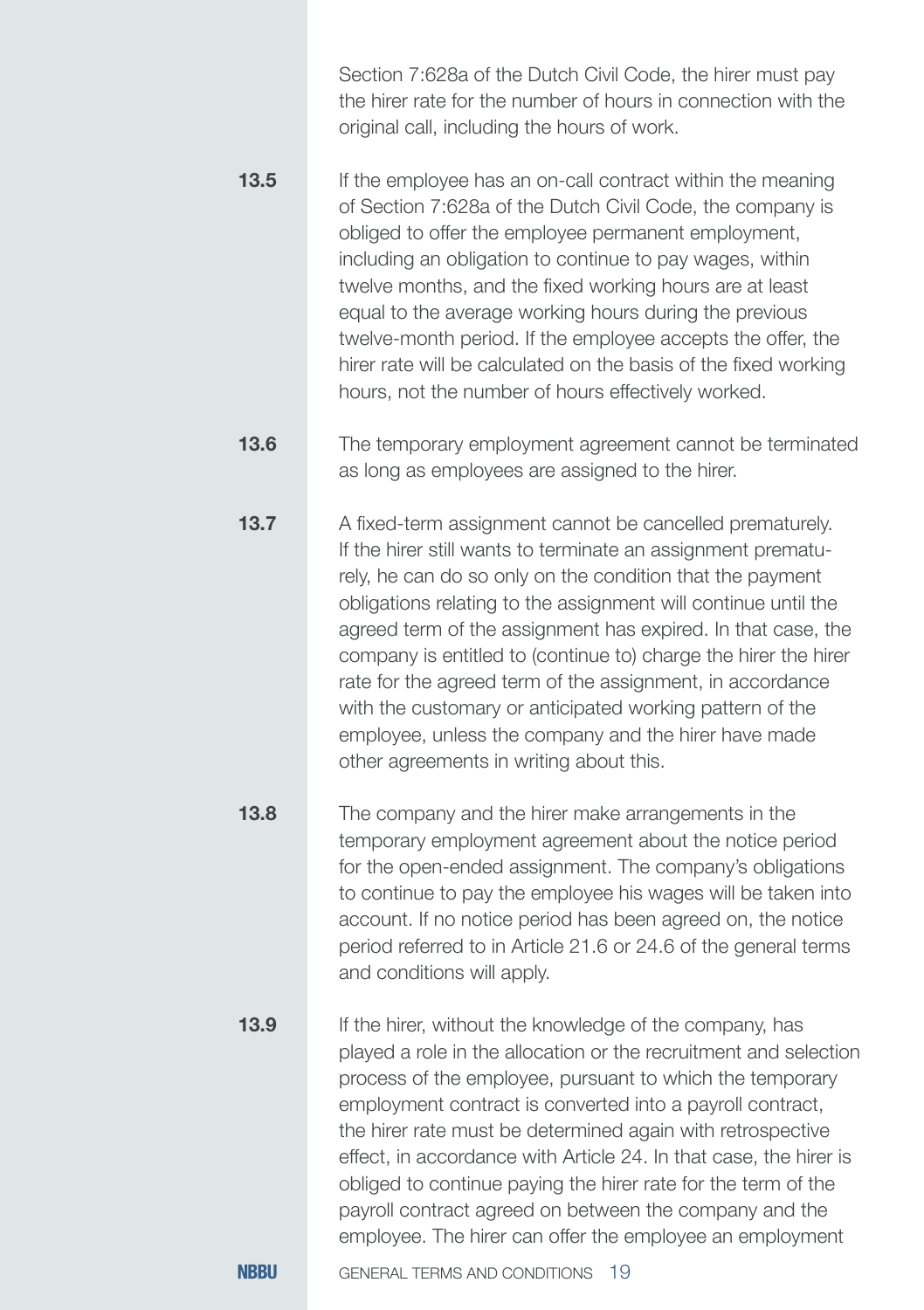contract in order to end the continuous payment obligation. If the termination of the assignment is requested, the company will endeavour to terminate the payroll contract or to transfer the employee and all additional costs will be passed on to the hirer.

In connection with the company's duty of notification towards an employee with a fixed-term temporary employment contract or payroll contract, the company can ask the hirer at least five weeks before the end of the temporary employment contract or the payroll contract to indicate if he wishes to continue the assignment. In that case, the hirer is obliged to indicate if he wishes to continue the assignment within three days. If the hirer fails to inform the company correctly or in time, he must pay the company the full costs in connection with the payment made to the employee pursuant to Section 7: 668, subsection 3 of the Dutch Civil Code. **13.10**

If the agreement is terminated because of a dispute with the employee or a conflict situation, the hirer must notify the company thereof in time. In that case, the company will find out if the dispute or the conflict situation can be resolved. **13.11**

**13.12**

In the event of a business closure or compulsory day off during the assignment, the hirer will notify the company accordingly when the temporary employment agreement is concluded, allowing the company to take this into account when adopting the terms and conditions of employment. If the hirer fails to do so, he will owe the company the number of hours agreed on in the temporary employment agreement, multiplied by the most recently applicable hirer rate, during the business closure or the compulsory day off.

#### **Article 14 The hirer's duty of disclosure**

The hirer notifies the company in time, correctly and in full about the terms and conditions of employment referred to in Article 21 or 24 of the general terms and conditions pursuant to Section 12a of the Placement of Personnel by Intermediaries Act, enabling the company to determine the wages of the employee. **14.1**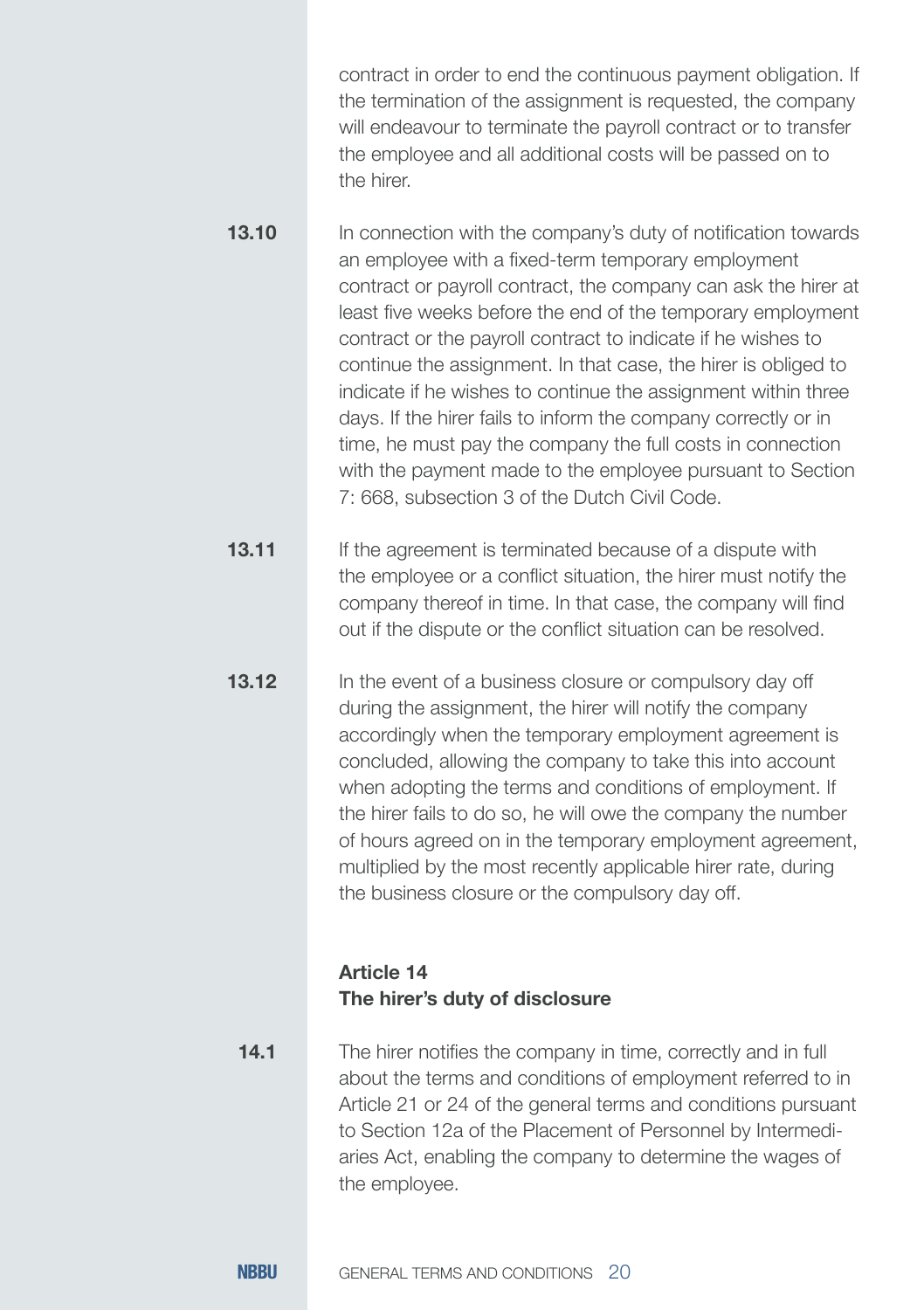- The company is entitled to correct the hirer rate with retrospective effect and to charge it to the hirer if it emerges that (one of) the components referred to in Article 21 or 24 was determined incorrectly. **14.2**
- If the hirer intends to make a car available to the employee, the hirer will immediately notify the company thereof. The hirer and the employee can agree on the fact that the car can be used for private purposes only in consultation with the company, so that the company can take this into account in the withholding taxes. If the hirer fails to do so, he is obliged to compensate any ensuing costs and damages incurred by the company. **14.3**

#### **Article 15 The vicarious tax liability regarding wages**

- Apart from the company, the hirer is also jointly and severally liable towards the employee for the payment of the wages owed to the employee, unless the hirer considers himself non-culpable with regard to any underpayment. **15.1**
- In order to prove his non-culpability, the hirer has to notify the company in time, correctly and in full about the terms and conditions of employment referred to in Article 21 or 24 of the general terms and conditions. **15.2**
- The company has an obligation towards the hirer to remunerate the employee in accordance with the applicable legislation. **15.3**

#### **Article 16**

#### **(Direct) employment relationship between the hirer and the employee**

If the hirer wants to conclude an employment contract or another type of employment relationship directly with an employee assigned to him by the company, he must notify the company thereof in writing immediately. The parties will then confer in order to discuss the hirer's wish. The basic principle is that the hirer owes the company a reasonable fee for the services provided by the company in connection with the assignment, recruitment and/or training of the employee **16.1**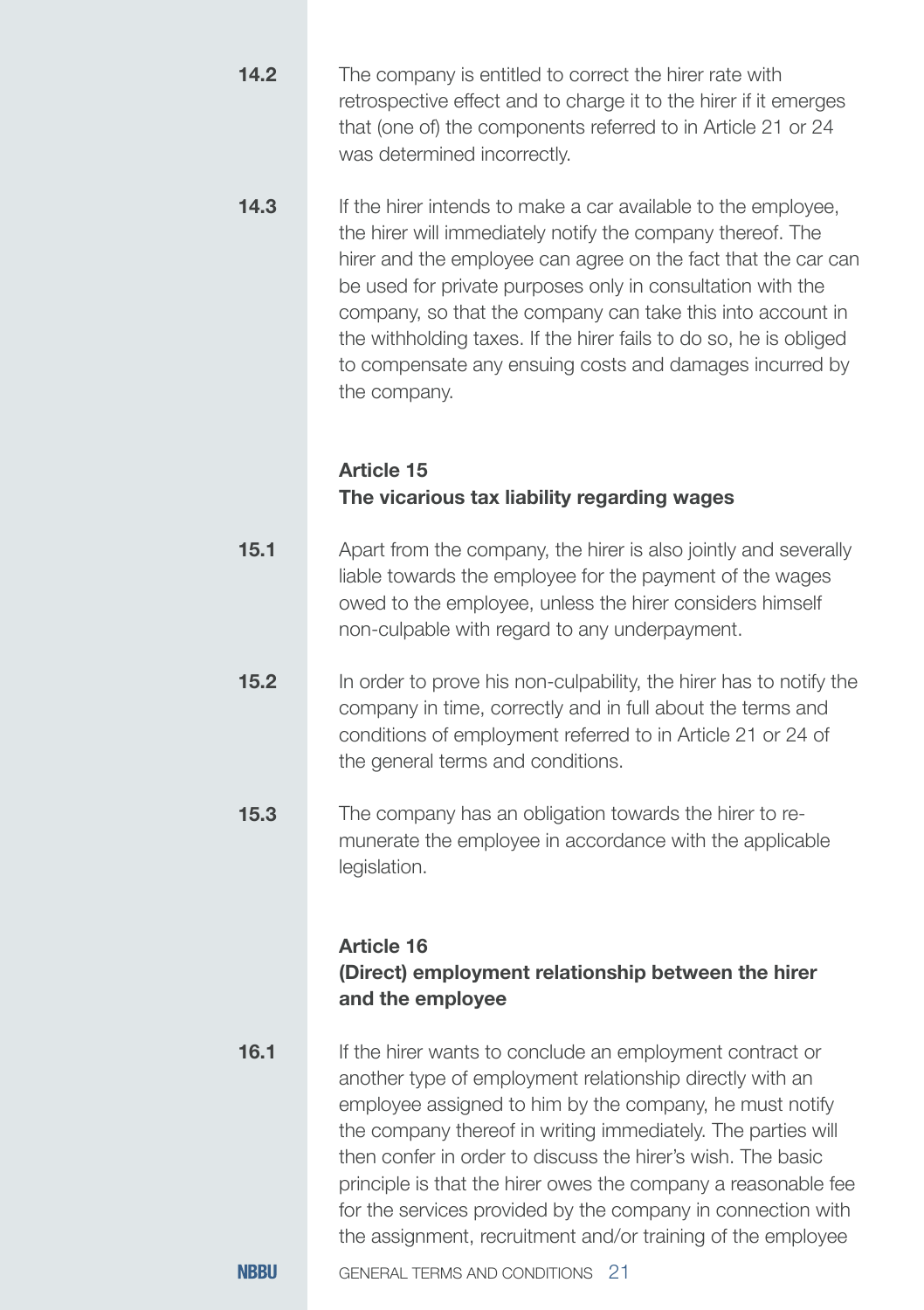in accordance with the provisions of Section 9a.2 of the Placement of Personnel by Intermediaries Act.

- "Another type of employment relationship" as mentioned in this paragraph includes, among other things: **16.2**
	- the contract for services; **a.**
	- contracting work; **b.**
	- the assignment of the employee to the hirer by a third party (e.g. another company) for the same or other work. **c.**
- The hirer will not conclude an employment contract with the employee directly if the employee has not terminated the temporary employment contract with the company in a legally valid manner. **16.3**

The hirer is not permitted to entice employees to conclude an employment contract or another type of employment relationship with another company with the intention of hiring the employees through this other company. **16.4**

#### **Article 17**

#### **The hirer's duty of care and indemnification of the company**

- The hirer is aware of the fact that by virtue of Section 7: 658 of the Dutch Civil Code and the applicable working conditions legislation, it is his duty to ensure employees have a safe workplace. The hirer will give employees specific instructions in order to prevent the employees from suffering any injuries during the fulfilment of their duties.. The hirer will also provide the worker with personal protective equipment where necessary and all other required job-related equipment that is also provided to the hirer's own staff. If these requirements are arranged by the company, it is entitled to charge the associated costs to the hirer. **17.1**
- Before the start of the assignment, the hirer gives the employee and the company the necessary information about the employee's required professional qualifications, as well as the hazard identification and risk assessment (HIRA), relating to the specific characteristics of the position to be fulfilled. The employee must be given enough opportunity to read the content before being able to start his duties. **17.2**
- **NRRU** GENERAL TERMS AND CONDITIONS 22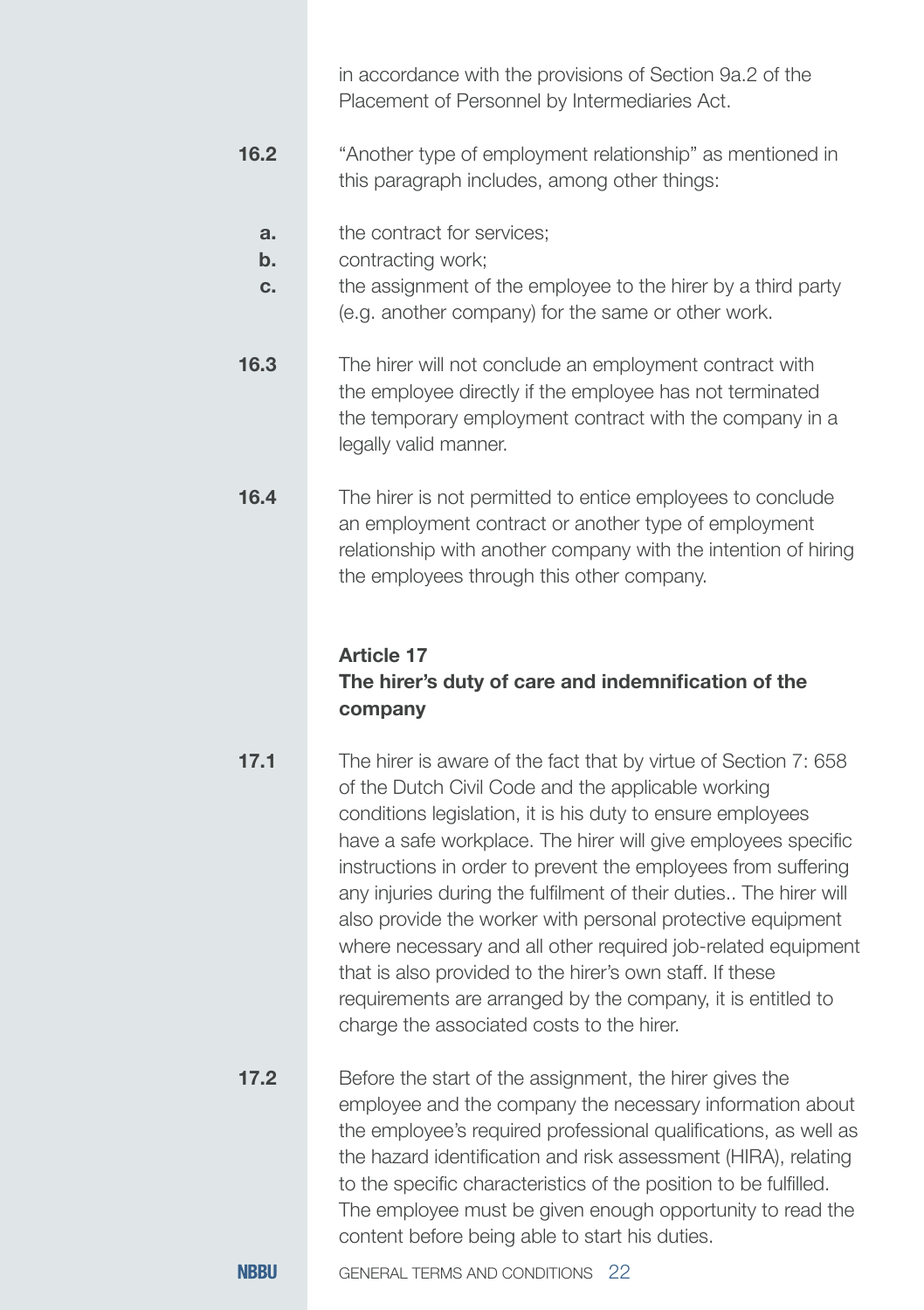| 17.3 | The hirer is liable towards the employee and the company<br>for and consequently obliged to compensate any damage<br>suffered by the employee during the performance of his<br>duties, unless the damage is to a large extent the result of<br>the employee's intent or wilful recklessness, in accordance<br>with the provisions of Article 7.                                                                                                                                                                                                                                                                                       |
|------|---------------------------------------------------------------------------------------------------------------------------------------------------------------------------------------------------------------------------------------------------------------------------------------------------------------------------------------------------------------------------------------------------------------------------------------------------------------------------------------------------------------------------------------------------------------------------------------------------------------------------------------|
| 17.4 | If the employee sustains fatal injuries during the fulfilment of<br>his duties, the hirer, in accordance with Section 6:108 of the<br>Dutch Civil Code, is obliged towards the persons referred<br>to in that section and towards the company obliged to pay<br>those persons compensation, unless the injuries were to a<br>large extent the result of intent or wilful recklessness on the<br>part of the employee, all in accordance with the provisions of<br>Article 7. Furthermore, the hirer must pay the company the<br>costs in connection with the payment to be made pursuant<br>to Section 7:674 of the Dutch Civil Code. |
| 17.5 | The hirer fully indemnifies the company against claims<br>brought against the company on account of the hirer's failure<br>to fulfil the obligations set out in this article and he will fully<br>compensate the company for the associated costs of legal<br>aid. The hirer allows the company to assign its claim referred<br>to in this article to the directly interested party or parties.                                                                                                                                                                                                                                       |
| 17.6 | The hirer is obliged to take out sufficient, fully comprehensive<br>liability insurance for all direct and indirect damage as refer-<br>red to in this article.<br><b>Article 18</b><br>Identification and personal details                                                                                                                                                                                                                                                                                                                                                                                                           |
| 18.1 | At the start of an employee's assignment, the hirer confirms<br>the employee's identity on the basis of the original proof of<br>ID. The hirer holds records in such a way that the employee's<br>identity can be confirmed.                                                                                                                                                                                                                                                                                                                                                                                                          |
| 18.2 | The company and the hirer will treat all personal details from<br>employees disclosed to them within the framework of an<br>assignment in confidence and they will process those<br>details in accordance with the provisions of the General Data<br>Protection Regulation (GDPR) and other relevant privacy<br>legislation.                                                                                                                                                                                                                                                                                                          |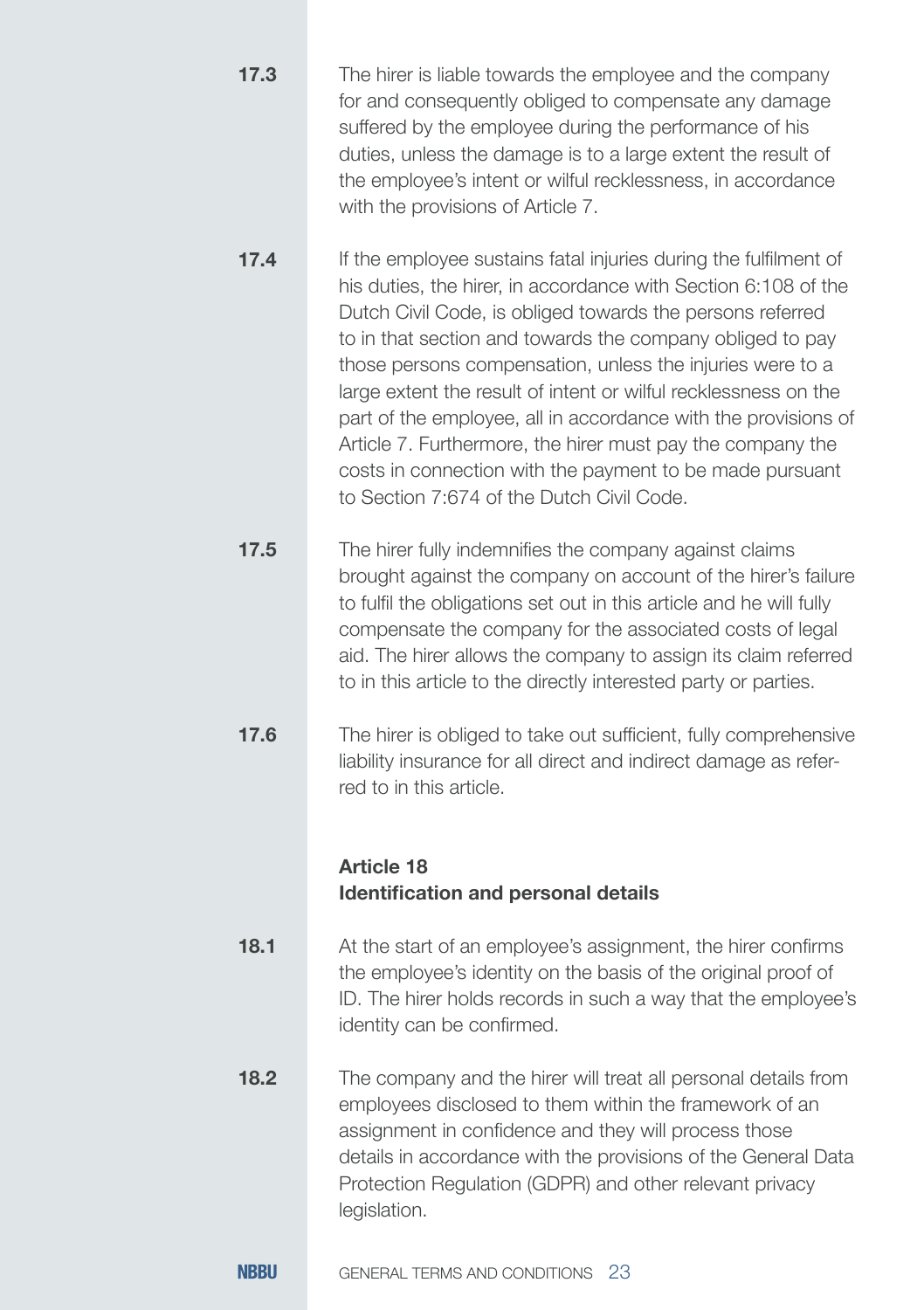| 18.3 | Depending on the responsibilities and working method,<br>the parties make the arrangements in accordance with the<br>GDPR and related privacy legislation regarding, among<br>other things, data breaches, the rights of data subjects and<br>retention periods. If the company and the hirer have a shared<br>processing responsibility, they will make further arrangements<br>about, among other things, data subjects exercising their<br>rights and the duty of disclosure. These arrangements are<br>laid down in mutual regulations. |
|------|---------------------------------------------------------------------------------------------------------------------------------------------------------------------------------------------------------------------------------------------------------------------------------------------------------------------------------------------------------------------------------------------------------------------------------------------------------------------------------------------------------------------------------------------|
| 18.4 | The hirer is responsible for disclosing personal details to or<br>requesting them from the company only if and insofar as the<br>hirer is entitled to do so by virtue of the GDPR.                                                                                                                                                                                                                                                                                                                                                          |

The hirer indemnifies the company against all claims brought against the company by candidates, associates, employees of the hirer or other third parties in connection with the hirer's violation of the GDPR and other privacy legislation and he will compensate the associated costs incurred by the company. **18.5**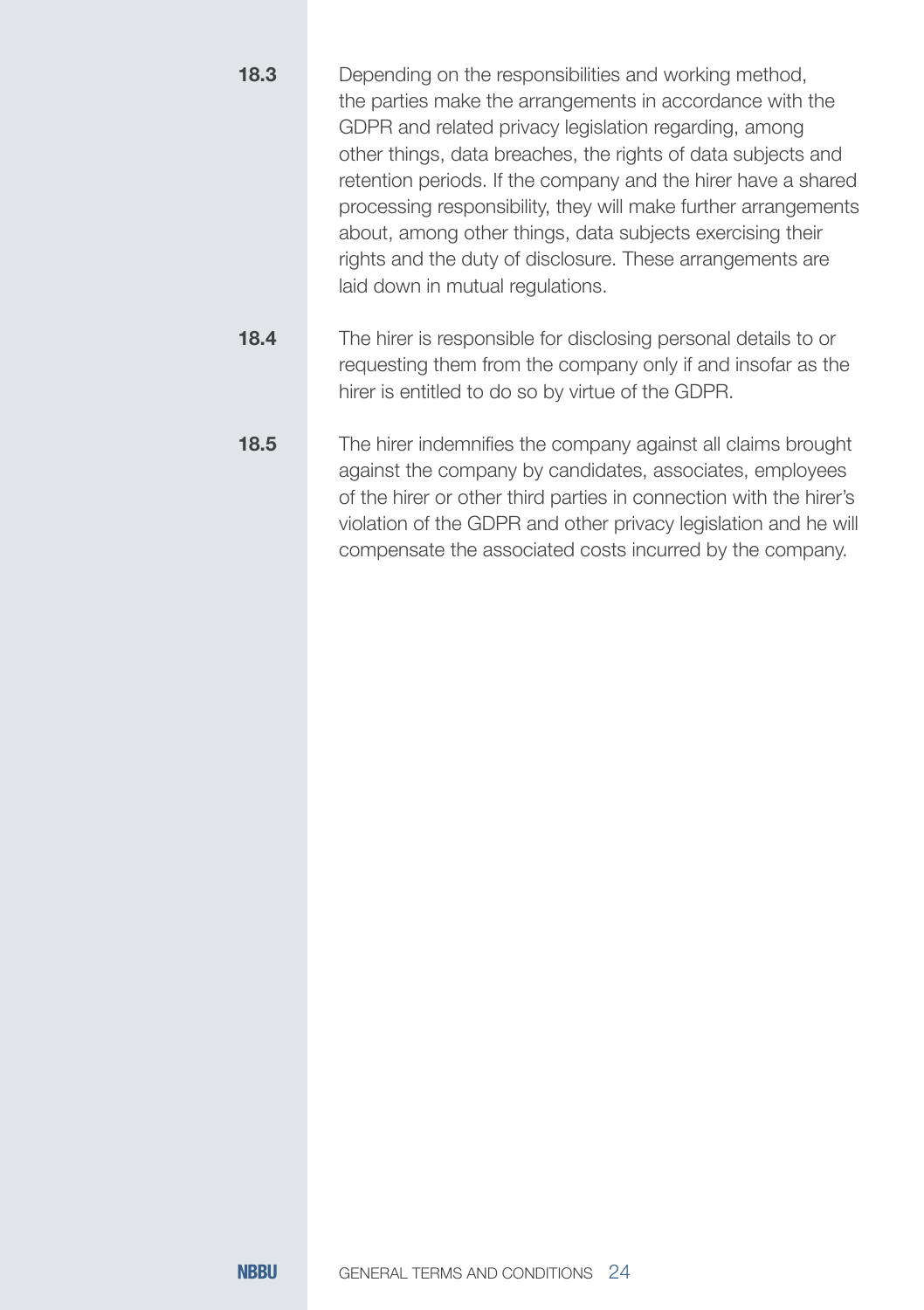

## > **Chapter 2a Assignment of employees: assignment**

#### **Article 19 Applicability of general provisions**

The provisions of Chapters 1 and 2 of these general terms and conditions apply to the assignment of employees with a temporary employment contract within the meaning of Section 7:690 of the Dutch Civil Code, as mentioned in Article 12.

#### **Article 20 Selection of employees**

| 20.1 | The company selects employees on the basis of their qua-   |
|------|------------------------------------------------------------|
|      | lities and skills on the one hand and the job requirements |
|      | presented by the hirer on the other.                       |

The hirer cannot stipulate requirements that are irrelevant to the position and which (may) also result in direct or indirect discrimination in relation to, for instance, race, religion, gender and/or disability. In any case, the company will not honour such requirements, unless they are made within the framework of a target group policy that is permitted by law in order to promote equal employment participation. **20.2**

If an employee fails to fulfil the job requirements stipulated by the hirer, the hirer can notify the company thereof within four hours of the start of the work. In that case, the hirer is obliged to pay the company at least the wages owed to the **20.3**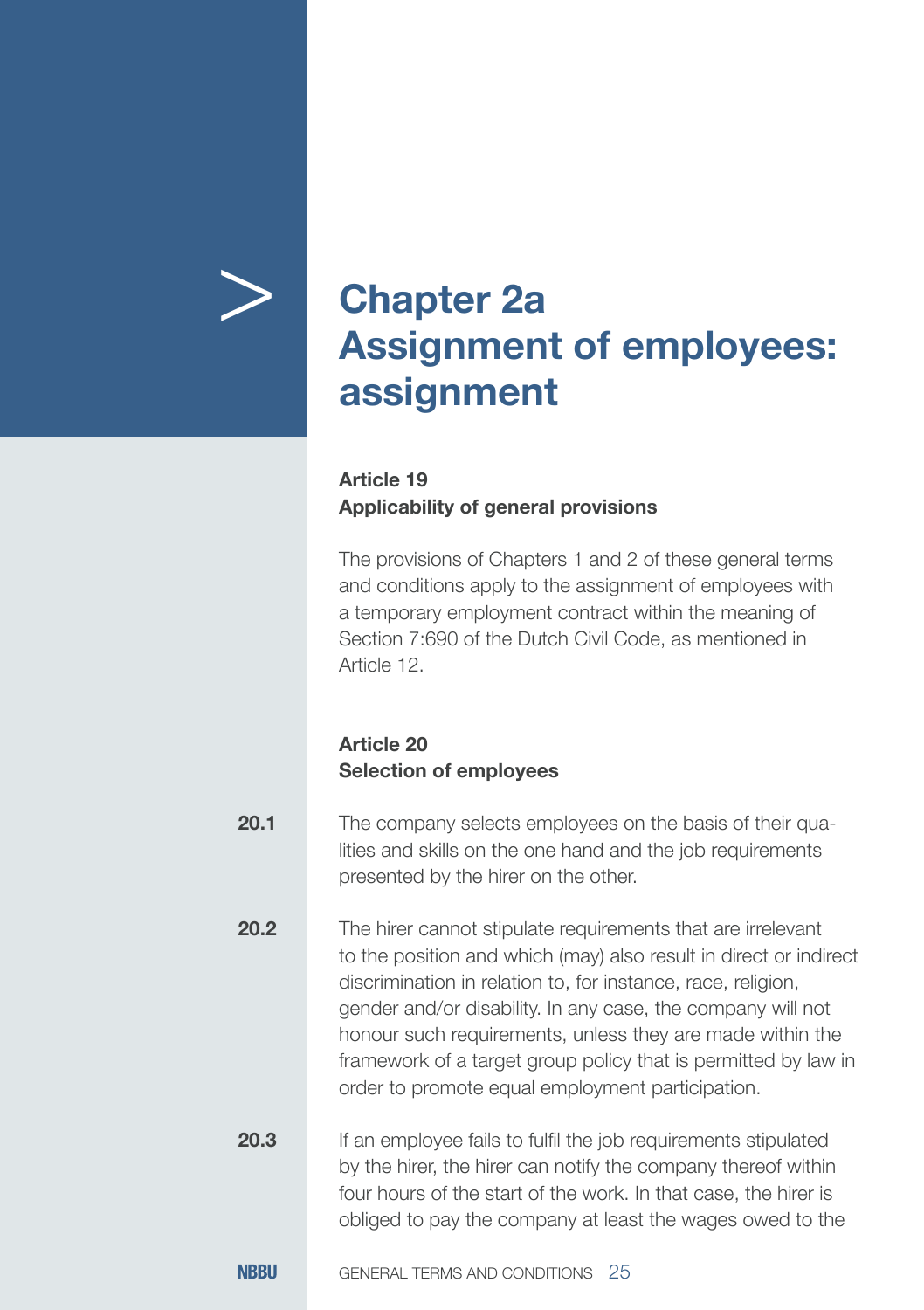employee, plus the employer's share of the social insurance contributions and premium payments and the obligations ensuing from the NBBU collective agreement.

- The company can assign the employee to multiple hirers. **20.4**
- During the term of the temporary employment agreement, the company can suggest to replace the employee, for instance if the employee is no longer able to perform the work or in connection with an imminent reorganisation or reinstatement obligation. In that case, the hirer rate will be reviewed. **20.5**

#### **Article 21 The hirer rate in the event of assignments**

- The hirer owes the company the hirer rate for the assignment, except when other agreements have been made in that respect. **21.1**
- The hirer rate is in direct proportion to the wages owed to the employee in accordance with the NBBU collective agreement. The employee's wages and allowances will be determined before the assignment and, if necessary, during the assignment and are equal to the remuneration of a similar employee employed in a similar or equal position at the hirer's company (the so-called hirer fee). **21.2**
- The user company remuneration consists of: **21.3**
	- only the applicable period wage in the scale; **a.**
	- the applicable reduction in working hours; **b.**
	- all allowances for working at irregular times and/or under physically stressful circumstances related to the nature of the work. Here you can think of (not exhaustive): overtime, working in the evening, during the weekend or during public holidays, shifted hours, performing shift work, working under low or high temperatures, working with hazardous substances or dirty work; **c.**
	- initial pay rise (from the same time as at the hirer); **d.**
	- tax-exempt expense allowances; **e.**
	- increments; **f.**
	- reimbursement of travelling hours and/or travel time related to the work; **g.**

**NRRU** GENERAL TERMS AND CONDITIONS 26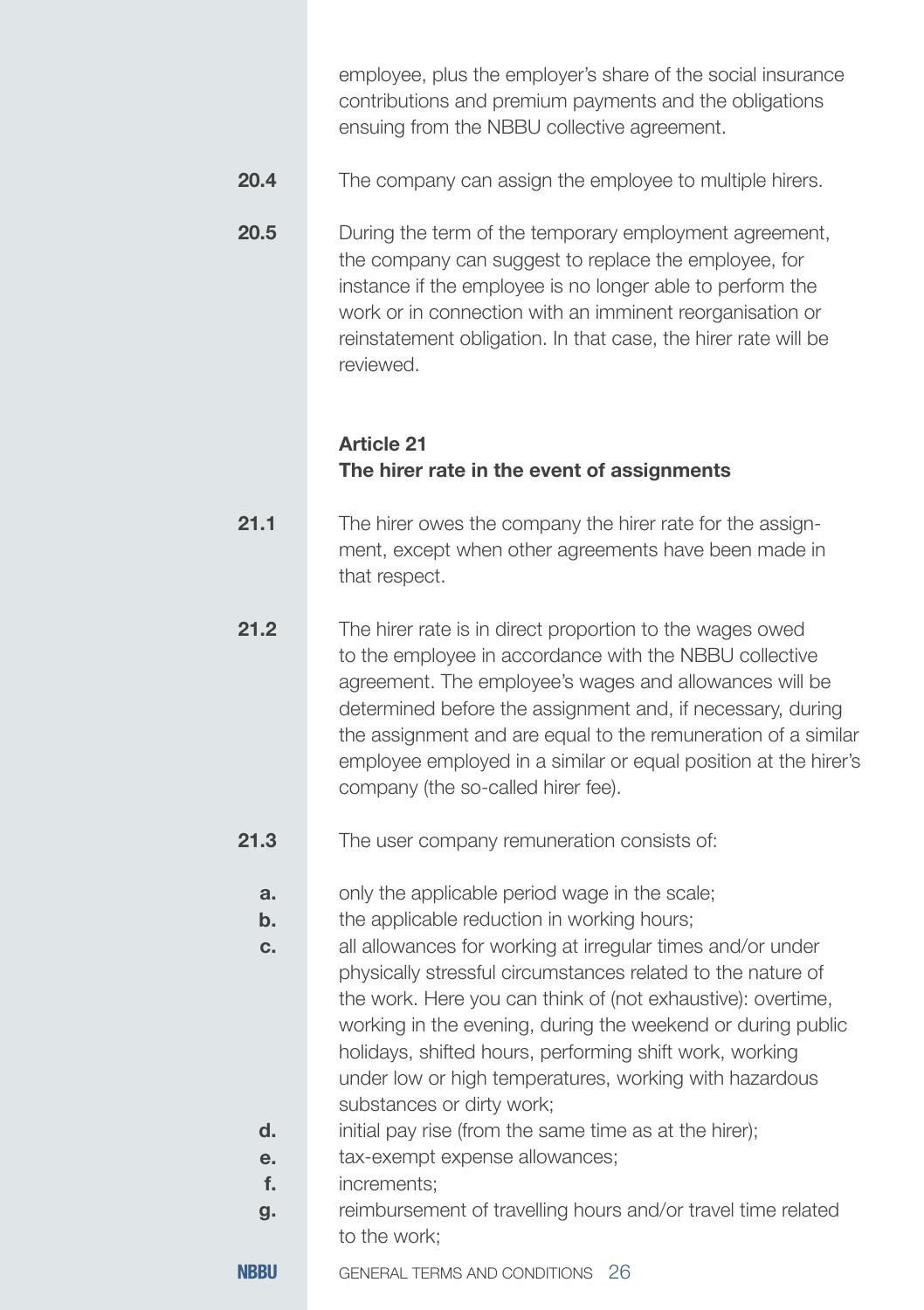- one-off benefits; **h.**
- remote-work allowances. **i.**
- If the employee cannot be grouped in the hirer's job classification system, the employee's remuneration is determined on the basis of the interviews held by the company with the employee and the hirer. Among other things, the required capacities involved in the fulfilment of the position, the responsibilities, experience and level of training will be considered. **21.4**
- Changes in rates as a result of changes to the hirer fee, collective agreement obligations and changes in or on account of legislation such as tax and social legislation, are passed on to the hirer as from the effective date of those changes and will be payable by the hirer accordingly, regardless of these changes occurring during the term of a temporary employment agreement. **21.5**
- If it concerns an open-ended assignment and the parties have made no agreement on the notice period, a notice period of at least ten calendar days applies, unless the employee has a fixed-term or an open-ended temporary employment contract, in which case the notice period is one and three months respectively. **21.6**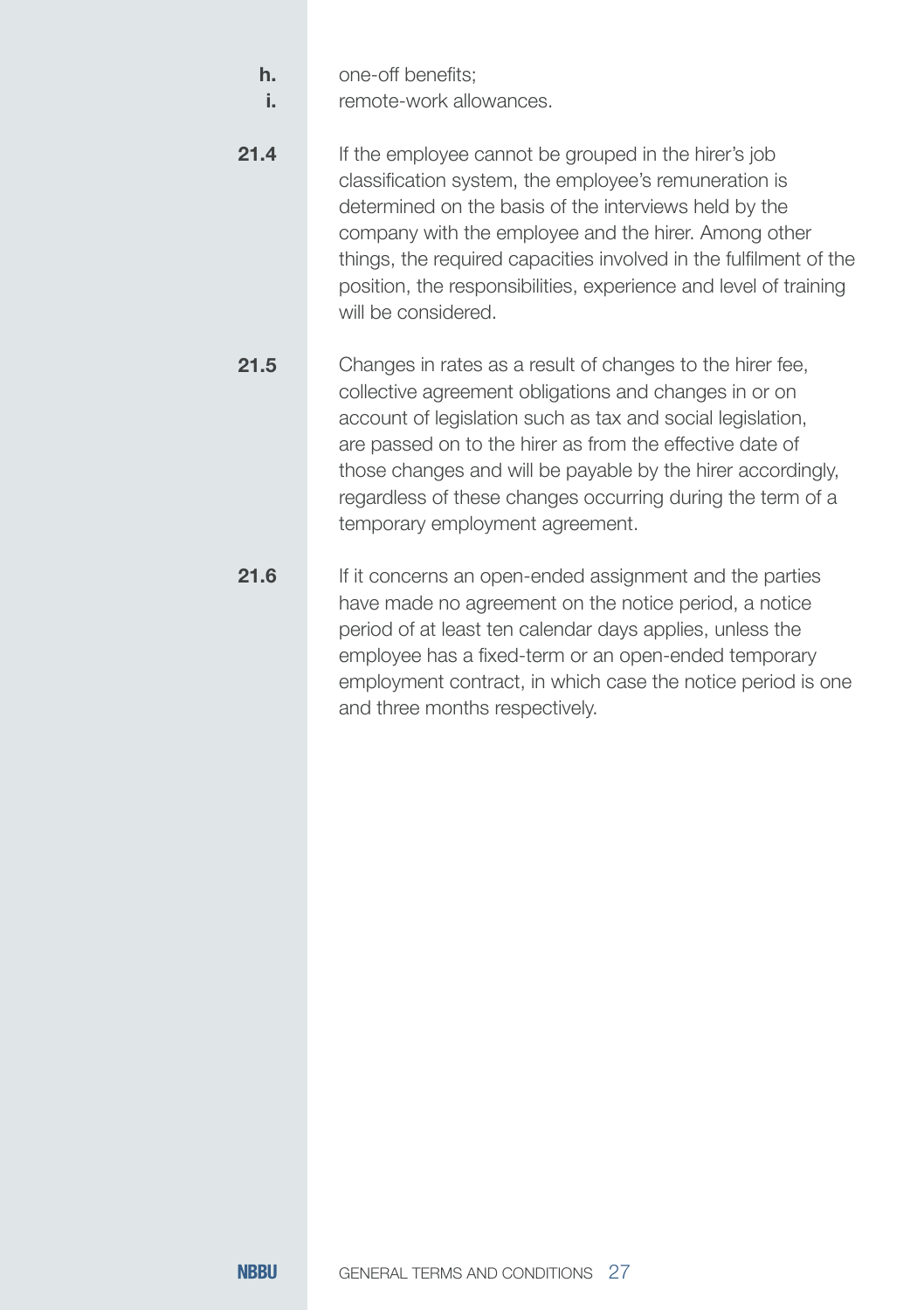

## > **Chapter 2b Assignment of employees: payrolling**

#### **Article 22 Applicability of general provisions**

The provisions of Chapters 1 and 2 of these general terms and conditions apply to the assignment of employees with a payroll contract within the meaning of Section 7:692 of the Dutch Civil Code, as mentioned in Article 12.

#### **Article 23 The hirer's duty of disclosure in the case of payrolling**

In the event of successive terms of employment, the hirer will notify the company correctly and in full about the employee's employment history at the hirer. If the hirer fails to do so, the ensuing unforeseen costs and any damage will be charged to the hirer.

#### **Article 24 The hirer rate in the event of payrolling**

- The hirer owes the company the hirer rate for the assignment, except when other agreements have been made in that respect. The hirer rate is in direct proportion to the wages owed to the employee. **24.1**
- In accordance with Section 8a of the Placement of Personnel by Intermediaries Act, the employee is entitled to, at least, **24.2**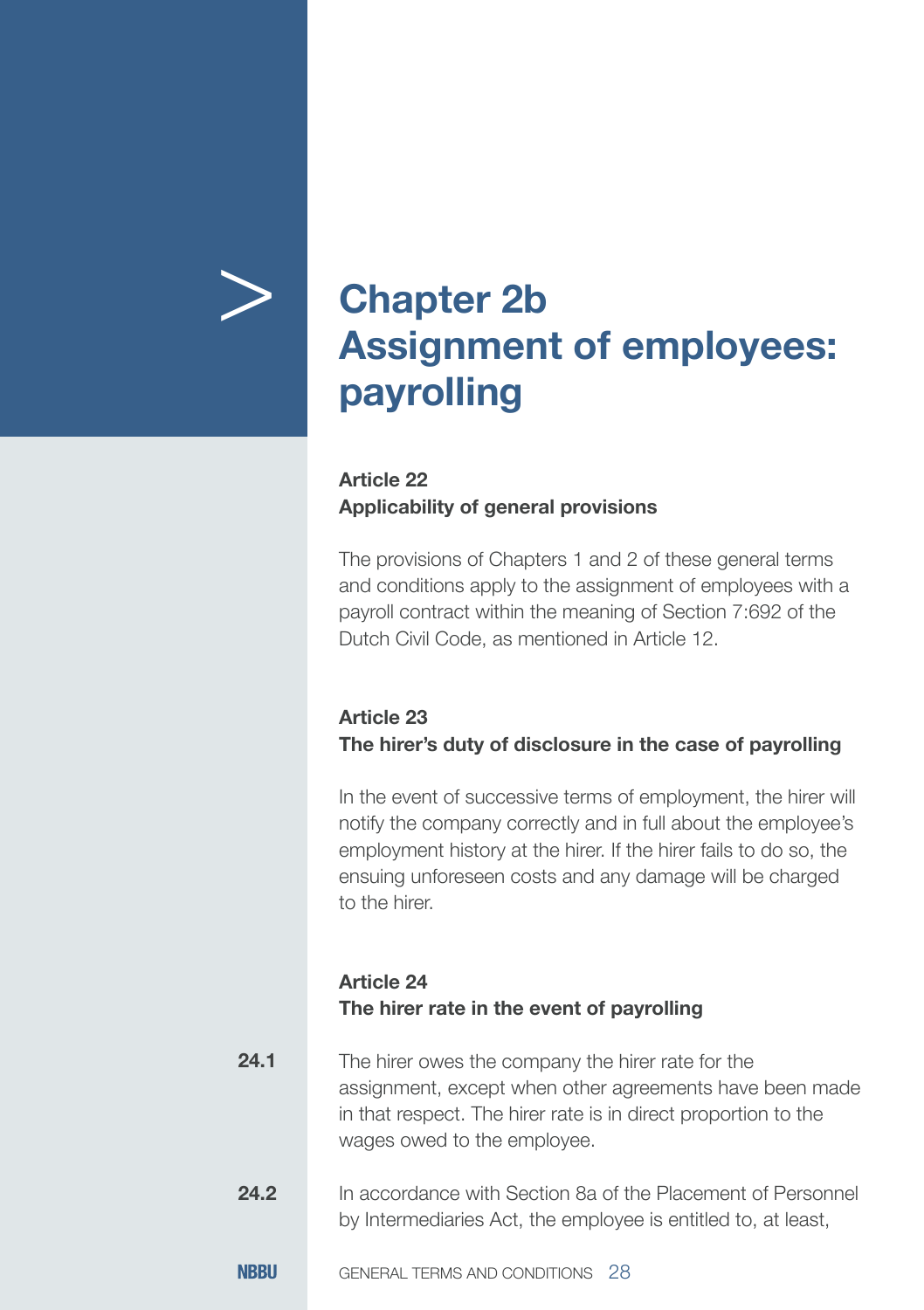the same terms and conditions of employment as those that apply to employees employed by the hirer, fulfilling the same or similar positions. In derogation thereof, an effective pension scheme may apply.

- Before the start of the assignment, the hirer notifies the company in writing about the collective agreement or the remuneration scheme in force at his business, the legal status contained therein, the pension scheme and all (interim changes to) the terms and conditions of this collective agreement or remuneration scheme that are relevant to the assignment, such as the wages, overtime, the continued payment of wages during illness and leave schemes. **24.3**
- Changes in rates as a result of changes to terms and conditions of employment, collective agreement obligations and changes in or on account of legislation such as tax and social legislation are passed on to the hirer as from the effective date of those changes and will be payable by the hirer accordingly, regardless of these changes occurring during the term of a temporary employment agreement. **24.4**
- If an employee fails to fulfil the job requirements stipulated by the hirer and the hirer did not play a role in the allocation (recruitment and selection) process of the employee, the hirer can notify the company thereof within four hours of the start of the work. In that case, the hirer is obliged to pay the company at least the wages owed to the employee, plus the employer's share of the social insurance contributions and premium payments under the obligations ensuing from the applicable collective agreement/remuneration scheme. **24.5**

If it concerns an open-ended assignment and the parties have made no agreement on the notice period, the hirer's payment obligations in connection with the assignment will continue until the payroll contract between the payroll company and the payroll employee terminates. In that case, the payroll company is entitled to (continue to) charge the hirer the hirer rate in accordance with the customary or anticipated working pattern of the payroll employee. **24.6**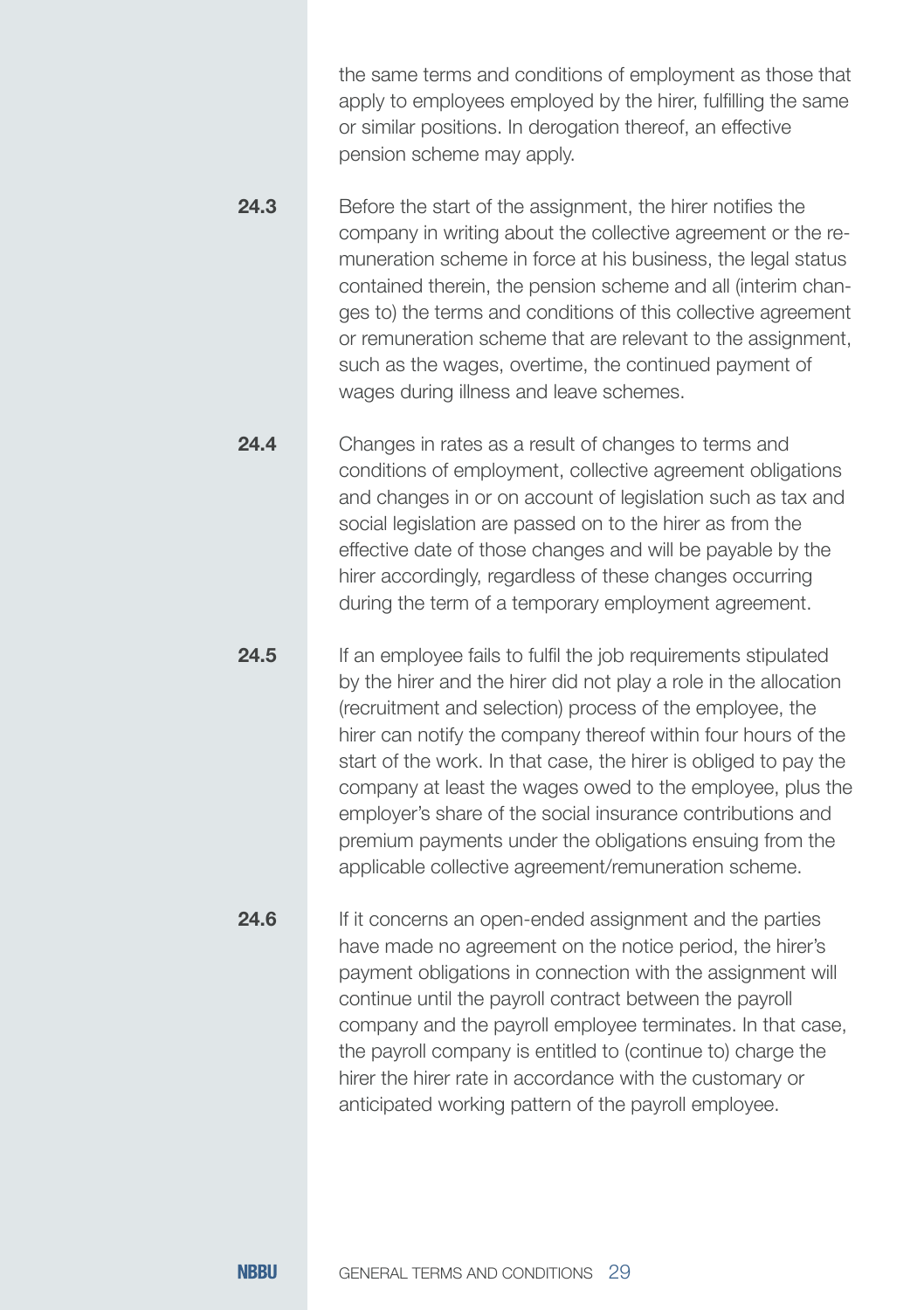

## > **Chapter 3 Terms and conditions for job placement services**

#### **Article 25 Applicability of general provisions**

The purport of the provisions of Chapter 1 of these general terms and conditions, more specifically, Articles 1, 2, 3, 4.7, 5 to 11 and Article 18, apply by analogy to the job placement contract between the job placement company and the client.

#### **Article 26 Fee and content of the job placement contract**

| 26.1 | The fee owed to the job placement company by the client<br>may consist of either a pre-agreed fixed amount or a<br>pre-agreed percentage of the fulltime gross annual salary<br>offered to the jobseeker, plus a vacation allowance.                                                                                                                                                                                                                                                              |
|------|---------------------------------------------------------------------------------------------------------------------------------------------------------------------------------------------------------------------------------------------------------------------------------------------------------------------------------------------------------------------------------------------------------------------------------------------------------------------------------------------------|
| 26.2 | Unless agreed otherwise in writing, the fee referred to in<br>paragraph 1 of this article is payable only if the job placement<br>services have resulted in an employment contract or another<br>employment relationship within the meaning of Article 16.2,<br>with a jobseeker selected by the job placement company.<br>The fee is also payable if the jobseeker selected by the job<br>placement company will otherwise perform work for the<br>client, for instance by way of an assignment. |
| 26.3 | The specific conditions on the basis of which the job<br>placement company performs its job placement services are<br>set out in the job placement contract.                                                                                                                                                                                                                                                                                                                                      |
| NBBU | GENERAL TERMS AND CONDITIONS<br>30                                                                                                                                                                                                                                                                                                                                                                                                                                                                |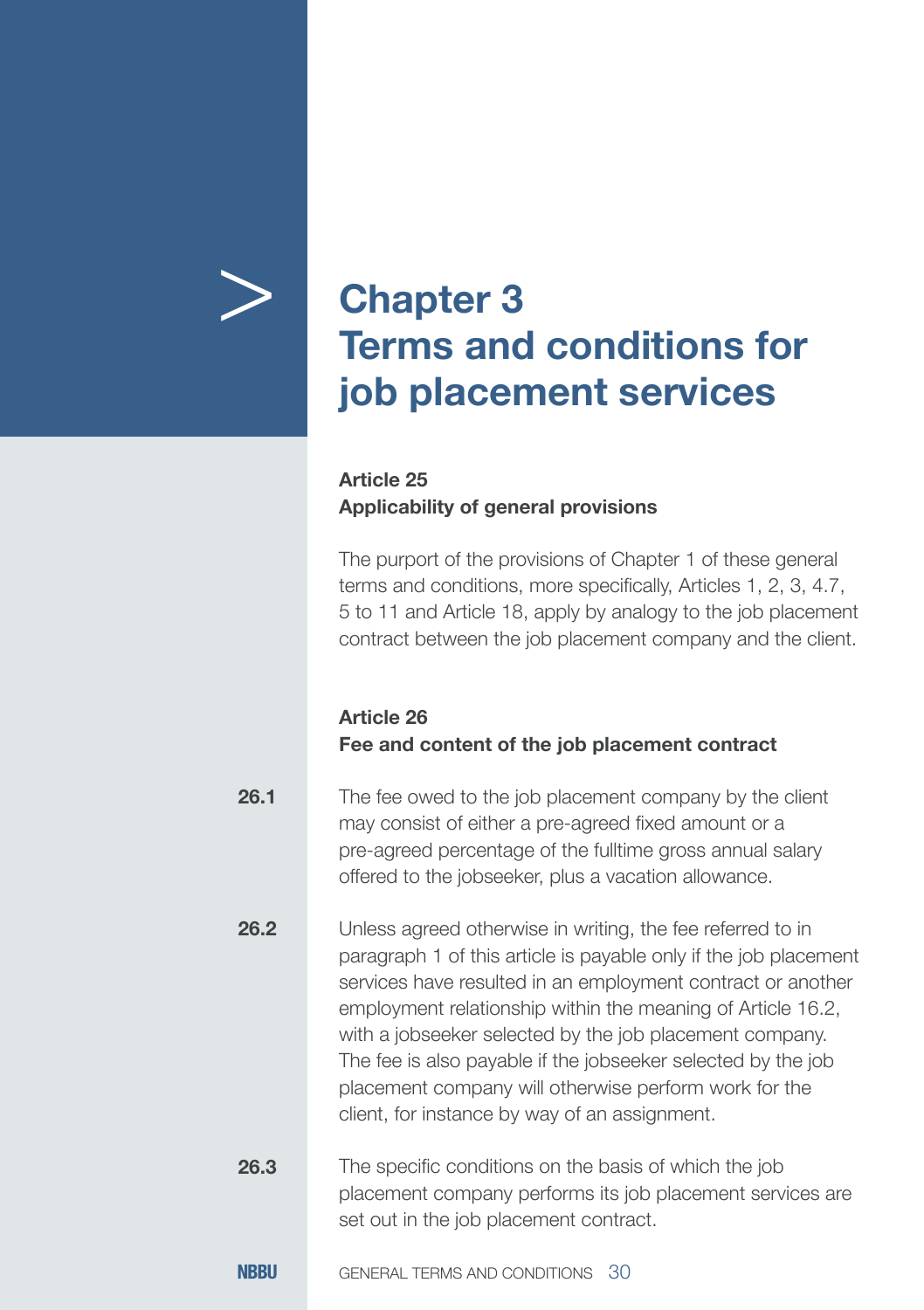**26.4**

Any memorandum items will be charged on the basis of subsequent calculation.

#### **Article 27**

#### **Employment relationship between the client and the jobseeker**

If during the term of the instruction for job placement services or within six months of the end of that, the client himself (still) concludes an employment contract or a collaboration as referred to in Article 16.2 with a jobseeker selected by the job placement company, he must immediately pay the agreed fee to the job placement company.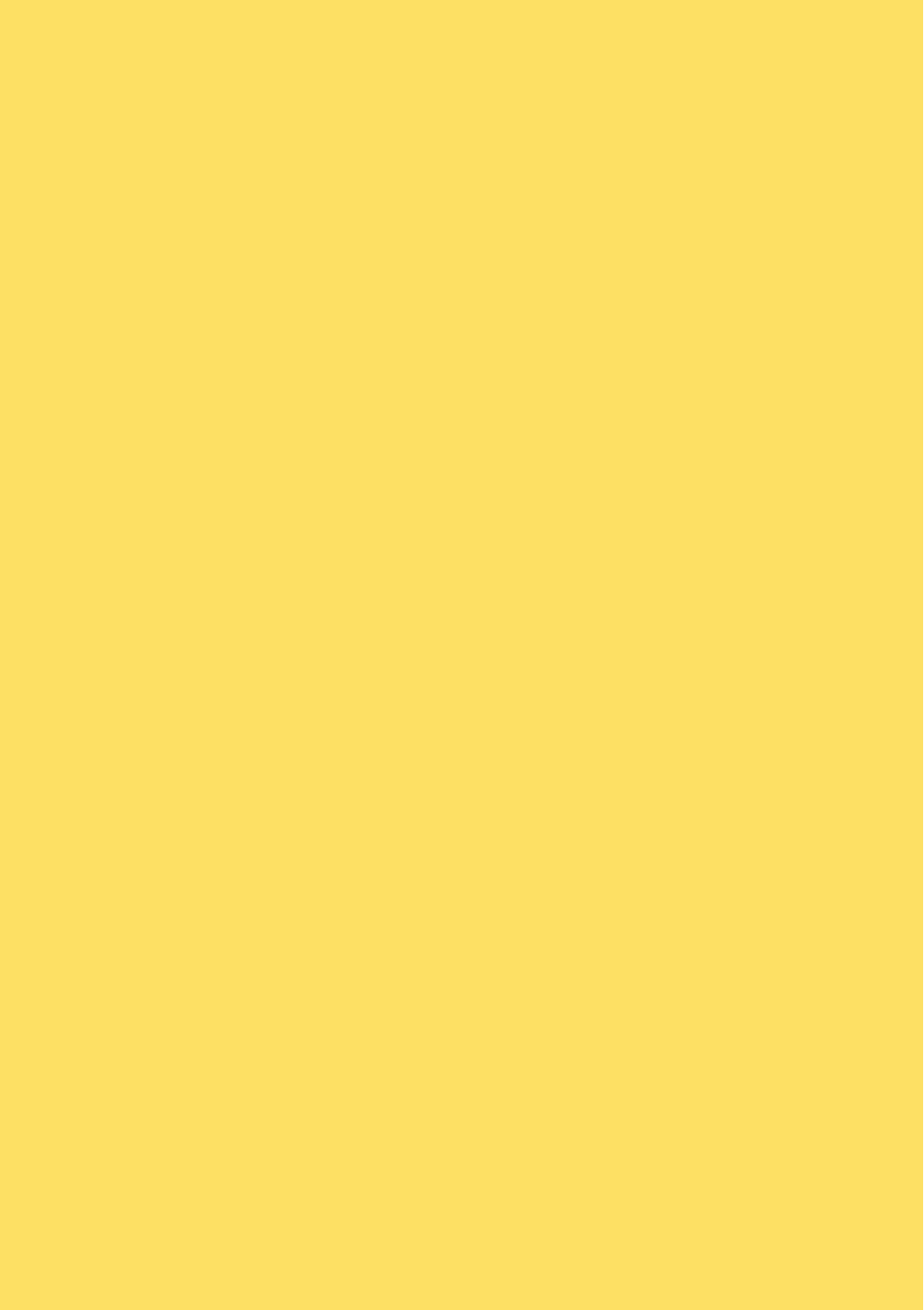Amsterdam, November 1, 1994

Amended version: Wanneperveen, March 12, 1996 Amended version: Bilthoven, January 1999 Amended version: Bilthoven, January 2000 Amended version: Bilthoven, January 2002 Amended version: Bilthoven, July 2004 Amended version: Bilthoven, September 2006 Amended version: Amersfoort, January 2010 Amended version: Amersfoort, March 2011 Amended version: Amersfoort, May 2016 Amended version: Amersfoort, July 2018 Amended version: Amersfoort, January 2020 Amended version: Amersfoort, January 2022

These General Terms and Conditions have been filed with the Amsterdam Chamber of Commerce under no. DS 40538398.